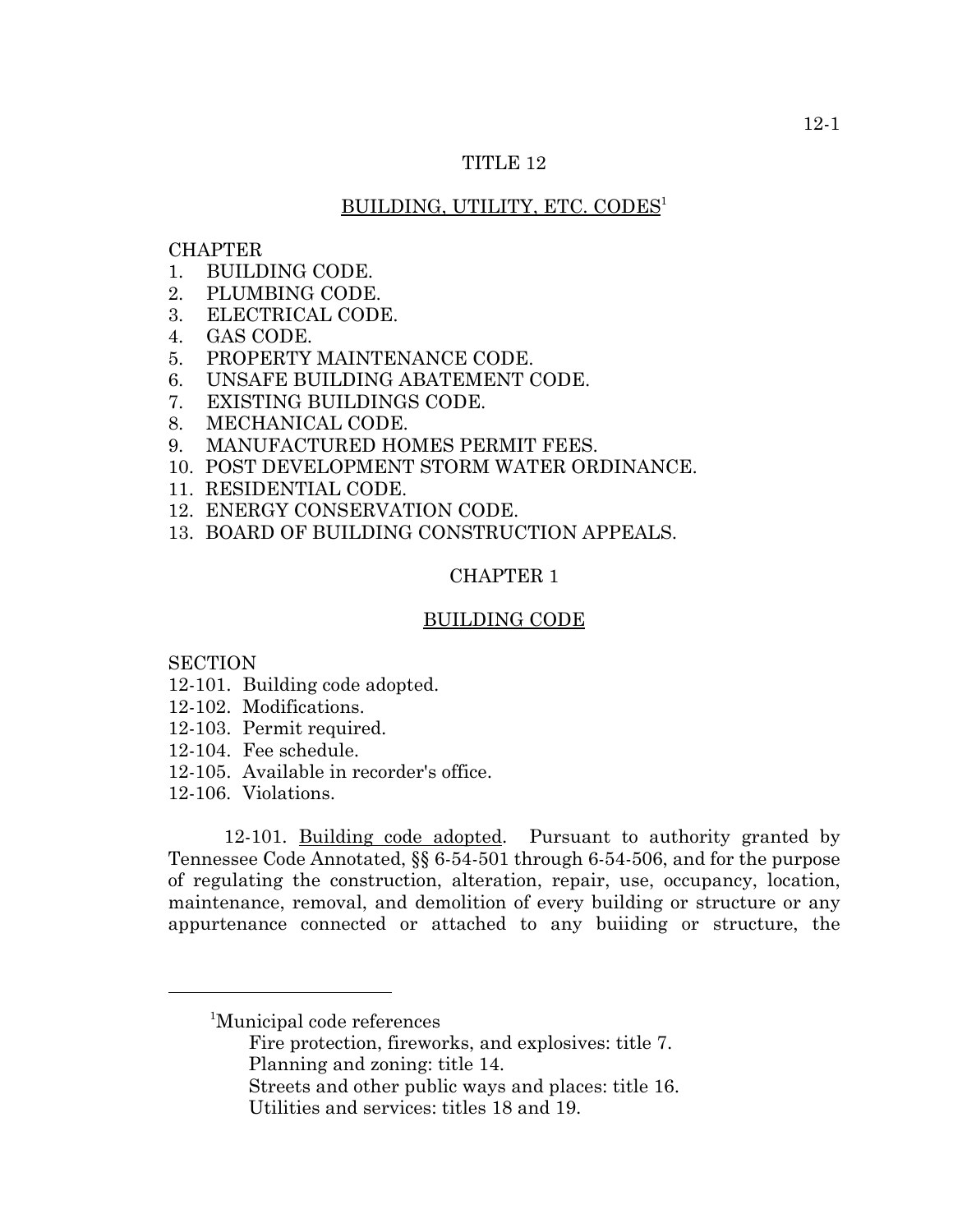International Building Code,<sup>1</sup> 2018 edition, with appendices A, C, F, G, I, and J as prepared and adopted by the International Code Council, Inc. is hereby adopted and incorporated by reference as a part of this code, and is hereinafter referred to as the building code. (Ord. # 235, Nov. 1988, modified; as amended by Ord. #329,§ 1, Aug. 1995; Ord. #502, March 1998, replaced by Ord. #600, Sept. 2004, and amended by Ord. #757, Sept. 2010, Ord. #890, Nov. 2012, and Ord. #1087, Dec. 2020 *Ch8\_07-21-21*)

12-102. Modifications. 1. Definitions. Whenever the building code refers to the "Chief Appointing Authority" or the "Chief Administrator," it shall be deemed to be a reference to the city manager of the city. When the "Building Official" or "Director of Public Works" is named it shall, for the purposes of the building code, mean such person as the city manager shall have appointed or designated to administer and enforce the provisions of the building code. (1977 Code, § 4-102, as amended by Ord. #235, Nov. 1988, modified, as replaced by Ord. #600. Sept. 2004)

12-103. Permit required. 1. A permit must be obtained for any construction or improvement with a valuation of one thousand five hundred dollars (\$1,500.00) or more.

2. A home owner who wishes to construct his own home must sign the owner/builder regulation agreement in a form prescribed by the city.

3. In the event that installation is complete and construction has progressed prohibiting a normal inspection, the owner or his agent may:

a. Uncover and expose the work; or

b. Have the work inspected by an engineer licensed in the appropriate field who shall certify in writing that the installation complied with or exceeds the minimum standards set forth in the International Building Code.

4. Any required tests or costs incurring from the uncovering or exposing or any work shall be at the expense of the owner or his agent.

5. All inspections will be made when requested and one reinspection without additional fee. But upon the second reinspection, and additional fee of fifty dollars (\$50.00) will be required before the second reinspection will be made. There will be a minimum fee of fifty dollars (\$50.00). (1977 Code, § 4-103, as replaced by Ord. #600, Sept. 2004)

<sup>1</sup> Copies of this code (and any amendments) may be purchased from the International Code Council, 900 Montclair Road, Birmingham, Alabama 35213.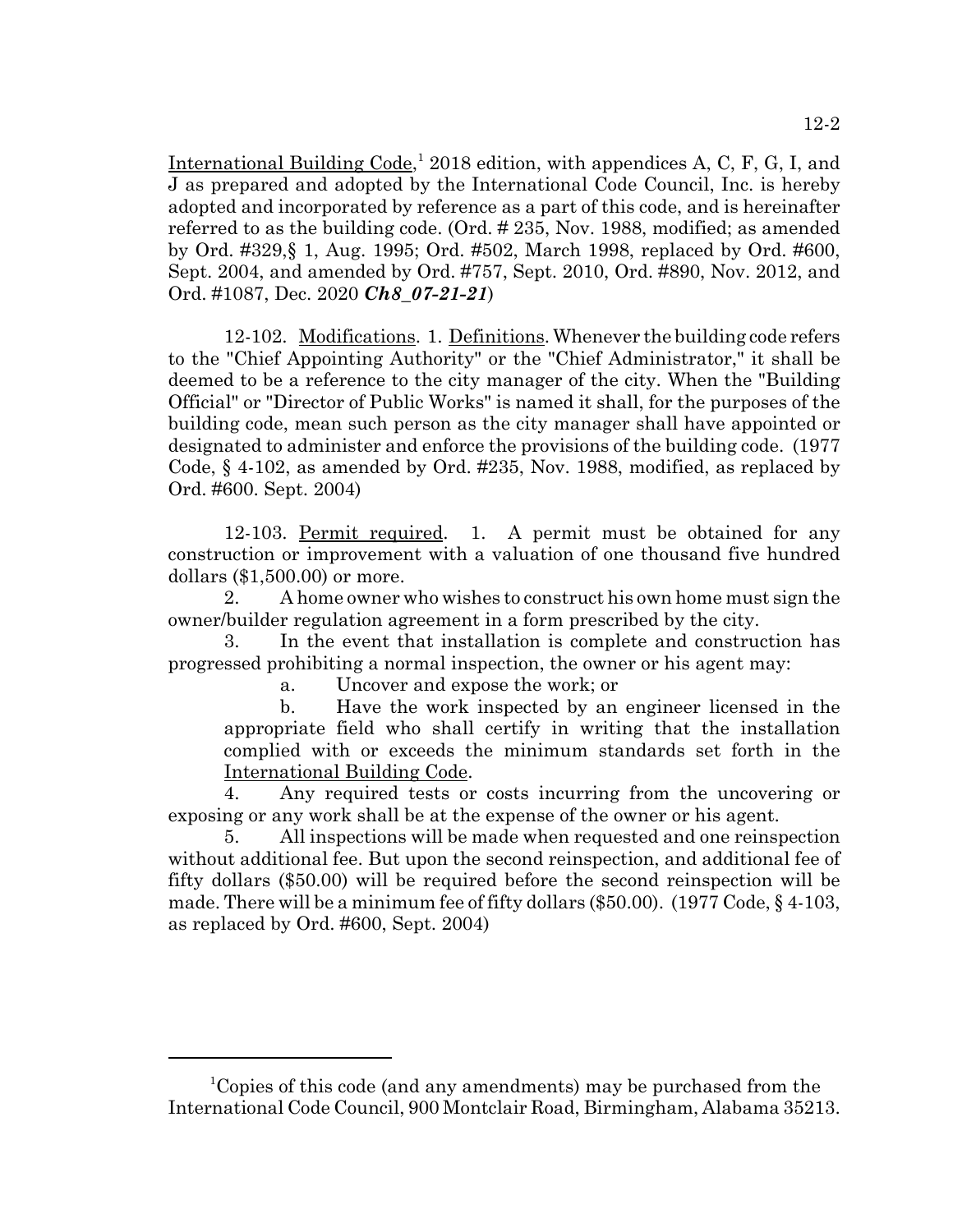## 12-104. Fee schedule.

| VALUATION TABLE FOR BUILDING PERMITS |                                    |                    |                             |  |  |
|--------------------------------------|------------------------------------|--------------------|-----------------------------|--|--|
| VAL. AT LEAST                        | <b>BUT NOT MORE</b><br><b>THAN</b> | <b>BASE AMOUNT</b> | <b>PLUS PER</b><br>THOUSAND |  |  |
| .01                                  | 30000.00                           | 0.00               | 4.20                        |  |  |
| 30000.01                             | 100000.00                          | 168.00             | 3.00                        |  |  |
| 100000.01                            | 500000.00                          | 378.00             | 2.40                        |  |  |
| 500000.01                            | 999999999.99                       | 1338.00            | 1.80                        |  |  |
| 0.00                                 | 0.00                               | 0.00               | 0.00                        |  |  |

# COLLEGEDALE BUILDING PERMIT FEES

Plan review fees for community buildings only shall be at a rate of .125% of actual contract amount. With the exception of projects required to be reviewed by the Tennessee State Fire Marshal's Office. (1977 Code, § 4-104, as replaced by Ord. #600, Sept. 2004)

12-105. Available in recorder's office. Pursuant to the requirements of the Tennessee Code Annotated, § 6-54-502 one (1) copy of the building code has been placed on file in the recorder's office and shall be kept there for the use and inspection of the public. (as added by Ord. #600, Sept. 2004)

12-106. Violations. It shall be unlawful for any person to violate or fail to comply with any provision of the building code as herein adopted by reference and modified. (as added by Ord. #600, Sept. 2004)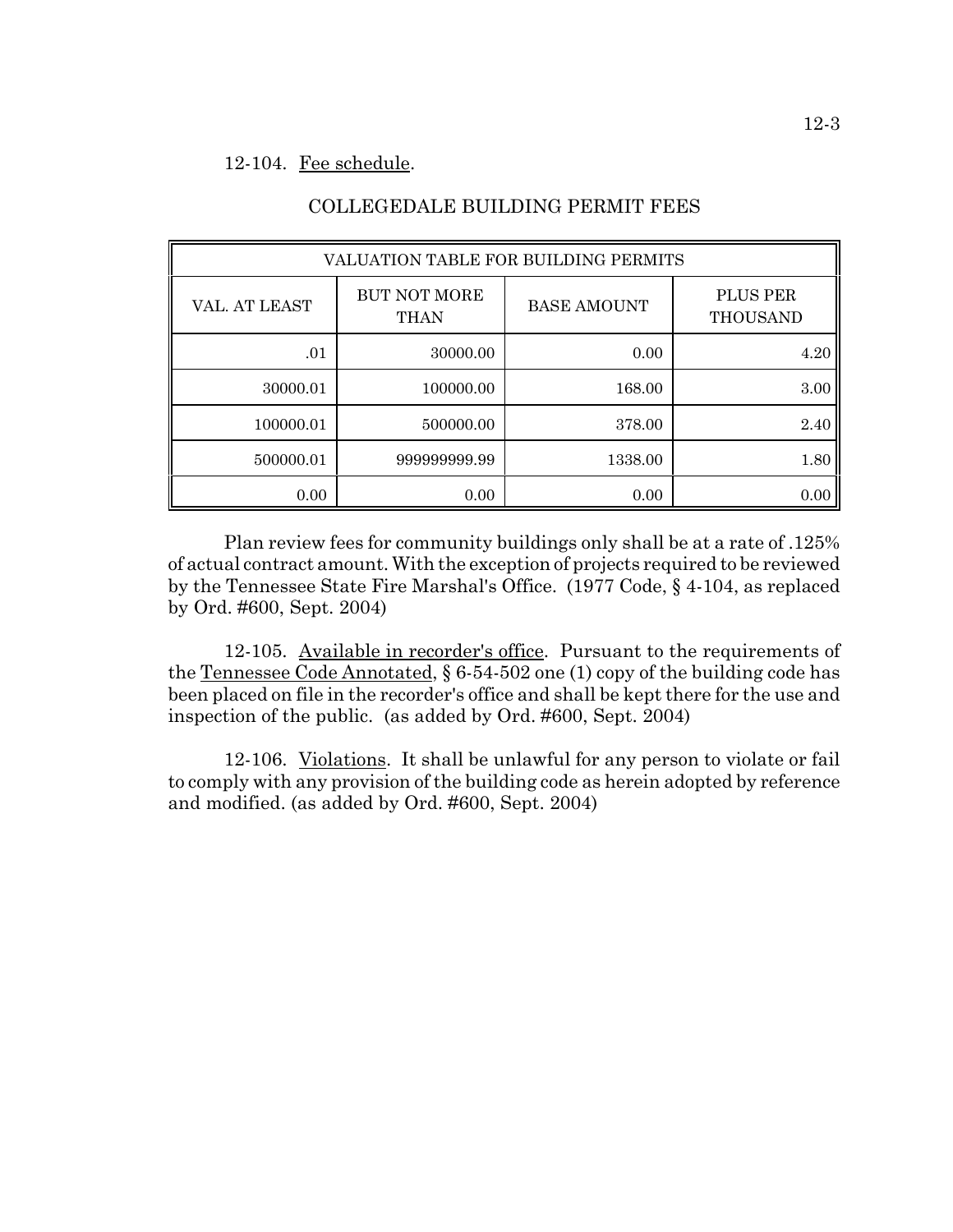## PLUMBING CODE<sup>1</sup>

## **SECTION**

- 12-201. Plumbing code adopted.
- 12-202. Modifications.
- 12-203. Permit required.
- 12-204. Fee schedule.
- 12-205. Available in recorder's office.

12-206. Violations.

12-201. Plumbing code adopted. Pursuant to authority granted by Tennessee Code Annotated, § 6-54-501 through 6-54-506 and for the purpose of regulating plumbing installations, including alterations, repairs, equipment, appliances, fixtures, fittings, and the appurtenances thereto, within or without the city, when such plumbing is or is to be connected with the city water or sewerage system, the International Plumbing Code,<sup>2</sup> 2018 edition as prepared and adopted by the International Code Council, Inc., is hereby adopted and incorporated by reference as a part of this code and is hereinafter referred to as the plumbing code. (Ord. # 236, Nov. 1988, modified, as amended by Ord. #330,§ 1, Aug. 1995; Ord. #503, March 1998, replaced by Ord. #600, Sept. 2004, and amended by Ord. #757, Sept. 2010, Ord. #890, Nov. 2012, and Ord. #1087, Dec. 2020 *Ch8\_07-19-21*)

12-202. Modifications. 1. Definitions. Wherever the plumbing code refers to the "Chief Appointing Authority," the "Administrative Authority," or the "Governing Authority," it shall be deemed to be a reference to the city manager of this city. Wherever "City Engineer," "Engineering Department," "Plumbing Official," or "Inspector" is named or referred to, it shall mean the person appointed or designated by the city manager to administer and enforce the provisions of the plumbing code. (1977 Code,  $\S$  4-202, as amended by Ord. #236, Nov. 1988, and replaced by Ord. #600, Sept. 2004)

- Cross connections: title 18.
- Street excavations: title 16.
- Wastewater treatment: title 18.
- Water and sewer system administration: title 18.

<sup>2</sup>Copies of this code (and any amendments) may be purchased from the International Code Council, 900 Montclair Road, Birmingham, Alabama 35213.

<sup>1</sup> Municipal code references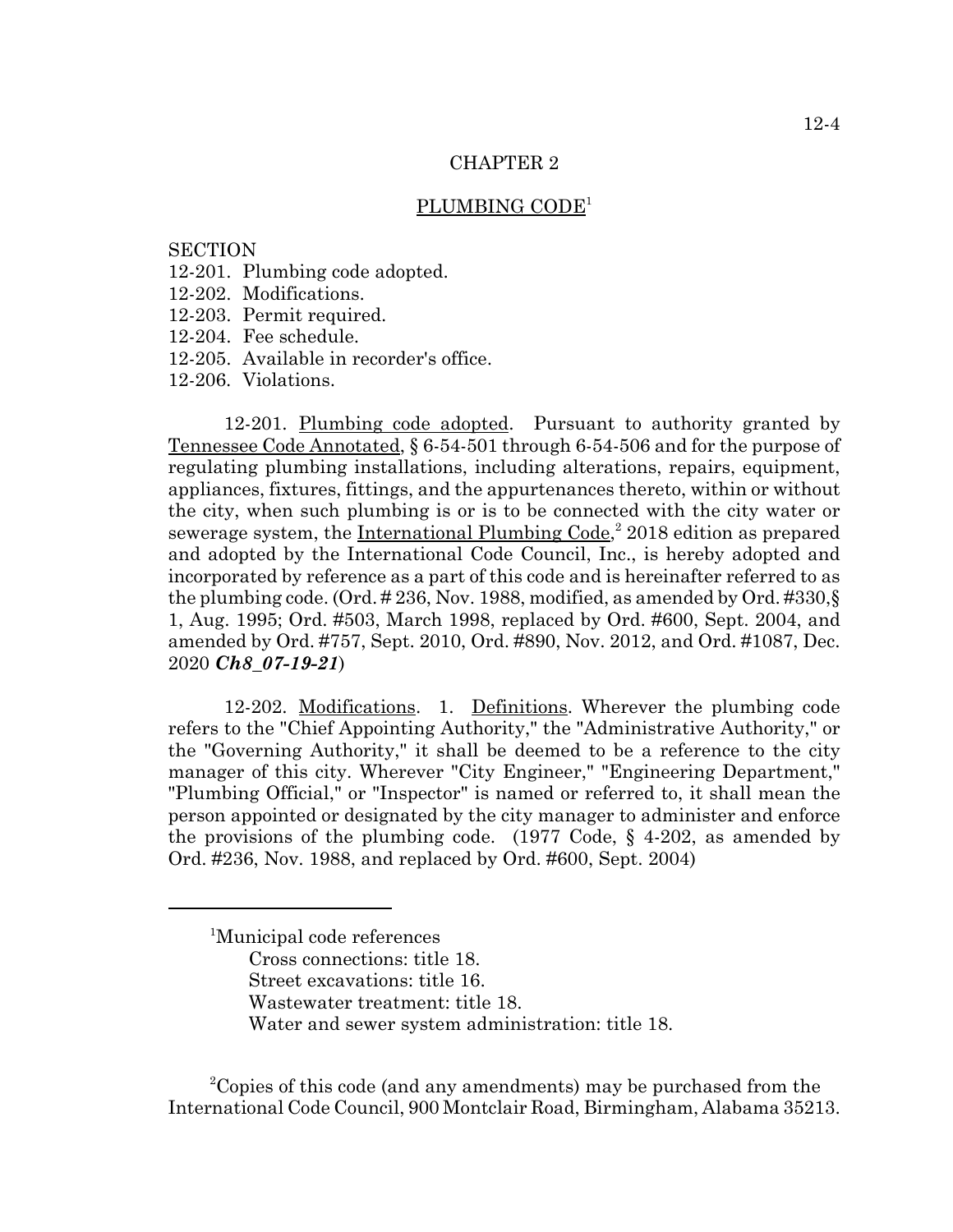12-203. Permit required. 1. A permit must be obtained for the plumbing installation on any new or existing structures when installing or adding plumbing fixtures or piping.

2. The plumbing permit must be obtained by a plumbing contractor who holds a Chattanooga or Hamilton County plumbing licence at the journeyman level or above, with the following exceptions:

a. A home owner who wishes to do his own plumbing installation who signs the owner/builder regulations agreement in a form prescribed by the city.

3. It shall be unlawful for any person to use another person's license or number unless the licensed contractor supervises on the job site.

In the event that installation is complete and construction has progressed prohibiting a normal inspection, the owner or his agent, may:

a. Uncover and expose the work; or

b. Have the work inspected by an engineer licensed in the appropriate field who shall certify in writing that the installation complies with or exceeds the minimum standards set forth in the International Plumbing Code.

Any required tests or costs incurring from the uncovering, or exposing or any work shall be at the expense of the owner or his agent.

5. All inspections will be made when requested and one reinspection without additional fee. But upon the second reinspection, and additional fee of fifty dollars (\$50.00) will be required before the second reinspection will be made. There will be a minimum fee of fifty dollars (\$50.00). (1977 Code, § 4-203, as replaced by Ord. #600, Sept. 2004)

| 12-204. Permit fees.                  |                              |
|---------------------------------------|------------------------------|
| Water line<br>$\mathbf{L}$            | \$4.80                       |
| 2. New fixtures                       | $$2.40$ per fixture          |
| 3. Septic tank                        | \$9.60                       |
| Permit fee<br>$\overline{4}$          | $$9.60$ (1977 Code, § 4-204, |
| as replaced by Ord. #600, Sept. 2004) |                              |

12-205. Available in the recorders office. Pursuant to the requirements of Tennessee Code Annotated, § 6-54-502 of one (1) copy of the plumbing code has been placed on file in the recorder's office and, shall be kept there for the use and inspection of the public. (as added by Ord. #600, Sept. 2004)

12-206. Violations. It shall be unlawful for any person to violate or fail to comply with any provision of the plumbing code as herein adopted by reference and modified. (as added by Ord. #600, Sept. 2004)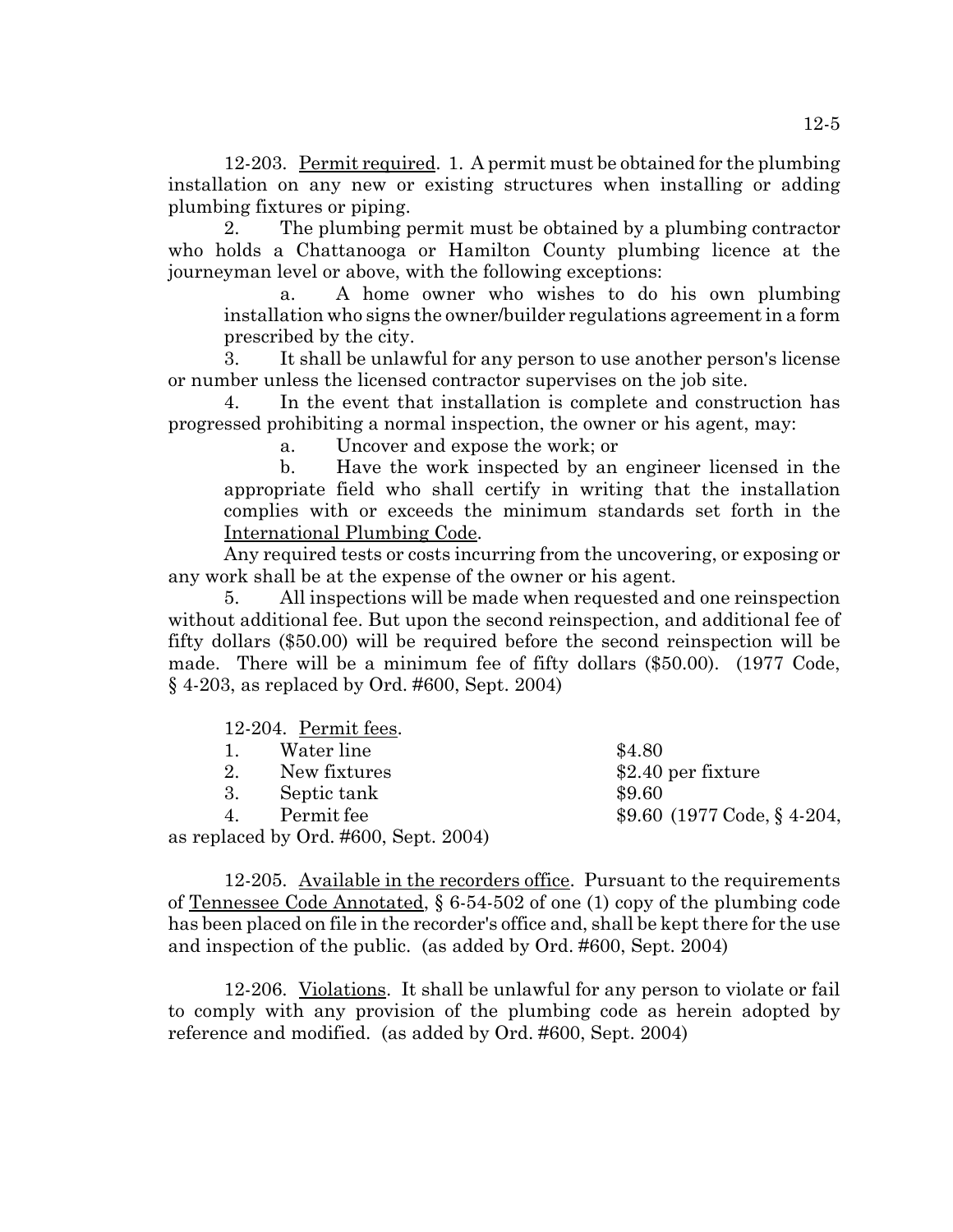## ELECTRICAL CODE1

### **SECTION**

- 12-301. Electrical code adopted.
- 12-302. Enforcement
- 12-303. Permit required
- 12-304. Fee schedule
- 12-305. Available in recorder's office.

12-306. Violations.

12-301. Electrical code adopted. Pursuant to authority granted by Tennessee Code Annotated, §§ 6-54-501 through 6-54-506, and for the purpose of securing the public safety, health, and general welfare National Electrical Code,<sup>2</sup> 2017 edition, as prepared and adopted by the National Fire Protection Association. (1977 Code, § 4-301, as amended by Ord. #331, Aug. 1995, and Ord. #532, June 2000, replaced by Ord. #600, Sept. 2004, amended by Ord. #750, Aug. 2010, and Ord. #890, Nov. 2012, and replaced by Ord. #1059, Aug. 2018 *Ch7\_11-4-19*)

12-302. Enforcement. The electrical inspector shall be such person as the board of mayor and aldermen shall appoint or designate. It shall be his duty to enforce compliance with this chapter and the electrical code as herein adopted by reference. He is authorized and directed to make such inspections of electrical equipment and wiring, etc., as are necessary to insure compliance with the applicable regulations, and may enter any premises or building at any reasonable time for the purpose of discharging his duties. He is authorized to refuse or discontinue electrical service to any person or place not complying with this chapter and/or the electrical code. (1977 Code, § 4-302, as replaced by Ord. #600, Sept. 2004)

12-303. Permit required. No electrical work shall be done within this city until a permit therefor has been issued by the city manager. The term "electrical work" shall not be deemed to include minor repairs that do not involve the installation of new wire, conduits, machinery, apparatus, or other electrical devices generally requiring the services of an electrician.

<sup>1</sup> Municipal code reference

Fire protection, fireworks and explosives: title 7.

<sup>&</sup>lt;sup>2</sup>Copies of this code may be purchased from the National Fire Protection Association, 1 Batterymarch Park, Quincy, Massachusetts 02269-9101.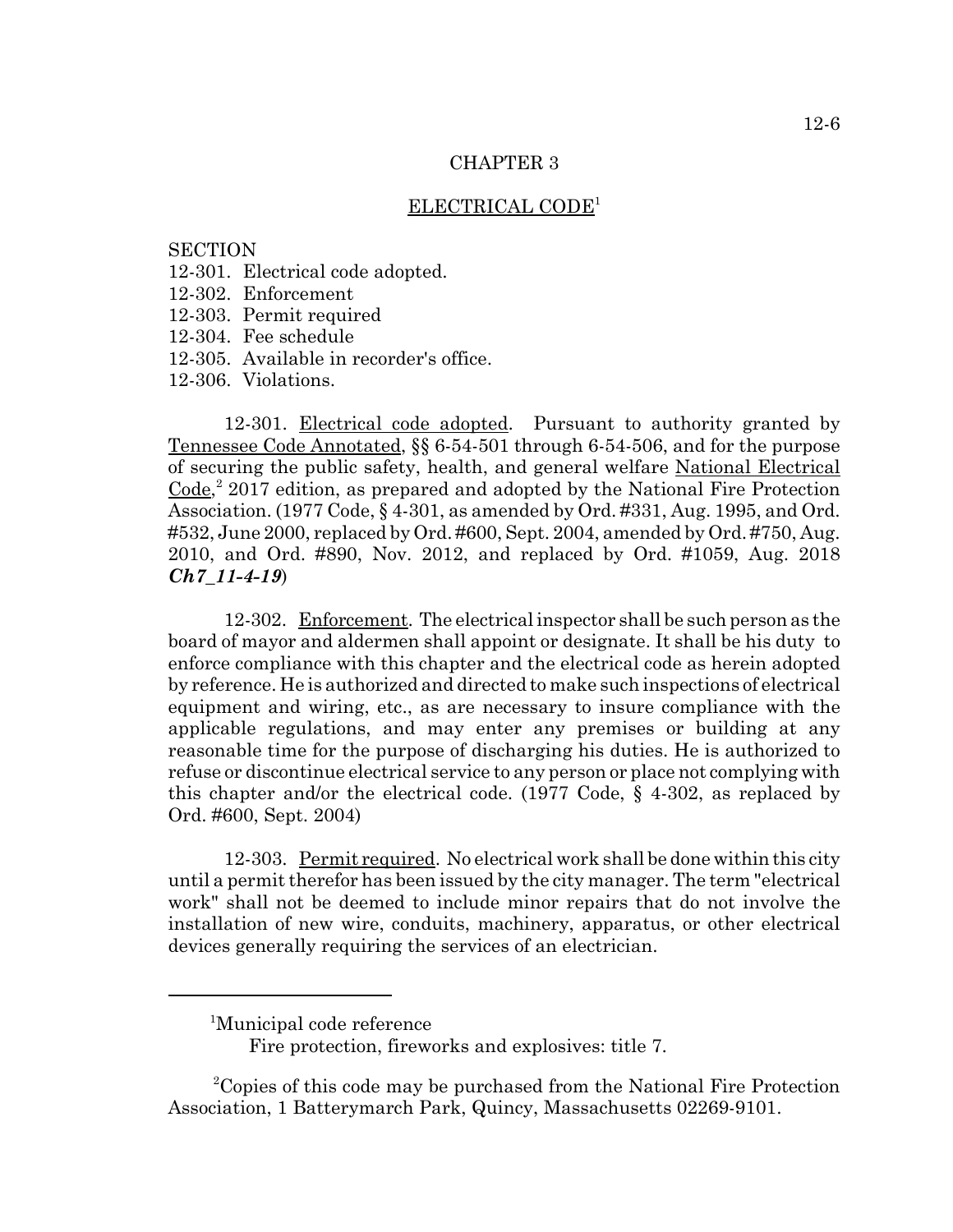1. The electrical permit must be obtained by a electrical contractor who holds a Chattanooga or Hamilton County Electrical license at the journeyman level or above, with the following exception:

a. A home owner who wishes to do his own electrical installation who signs the owner/builder regulation agreement in a form prescribed by the city.

2. It shall be unlawful for any person to use another person's license or number unless the licensed contractor supervises on the job site.

In the event that installation is complete and construction has progressed prohibiting a normal inspection, the owner or his agent may:

a. Uncover and expose the work; or

b. Have the work inspected by an engineer licensed in the appropriate field who shall certify in writing that the installation complies with or exceeds the minimum standards set forth in the National Electrical Code.

c. All inspections will be made when requested and one reinspection without additional fee. But upon the second reinspection, and additional fee of fifty dollars (\$50.00) will be required before the second reinspection will be made. There will be a minimum fee of fifty dollars (\$50.00)

4. Any required tests or costs incurring from the uncovering or exposing of any work shall be at the expense of the owner or his agent. (1977 Code, § 4-303, as replaced by Ord. #600, Sept. 2004)

12-304. Fee schedule.

| 1. |                | Temporary service                  | \$9.60               |  |                                                   |
|----|----------------|------------------------------------|----------------------|--|---------------------------------------------------|
| 2. | Service        |                                    |                      |  | \$9.60 plus \$2.50 per 100 amps                   |
| 3. |                | Feeder and branch circuits         |                      |  |                                                   |
|    | а.             | $0-30$ amps                        | \$1.20               |  |                                                   |
|    | $\mathbf{b}$ . | $30-100$ amps                      | \$2.40               |  |                                                   |
|    | $\mathbf{c}$ . | 100 amps or greater                | $$3.60$ per 100 amps |  |                                                   |
|    |                | Permit fee                         |                      |  | \$3.60 $(1977 \text{ Code}, \S 4-304, \text{as})$ |
|    |                | replaced by Ord. #600, Sept. 2004) |                      |  |                                                   |

12-305. Available in recorder's office. Pursuant to the requirements of Tennessee Code Annotated, § 6-54-502, one (1) copy of the electrical code has been placed on file in the recorder's office and shall be kept there for the use and inspection of the public. (1977 Code, § 4-305, as replaced by Ord. #600, Sept. 2004)

12-306. Violations. It shall be unlawful for any person to do or authorize any electrical work or to use any electricity in such manner or under such circumstances as not to comply with this chapter and/or the requirements and standards prescribed by the electrical code. (Ord. #238, Nov. 1988, as replaced by Ord. #600, Sept. 2004, and Ord. #1059, Aug. 2018 *Ch7\_11-4-19*)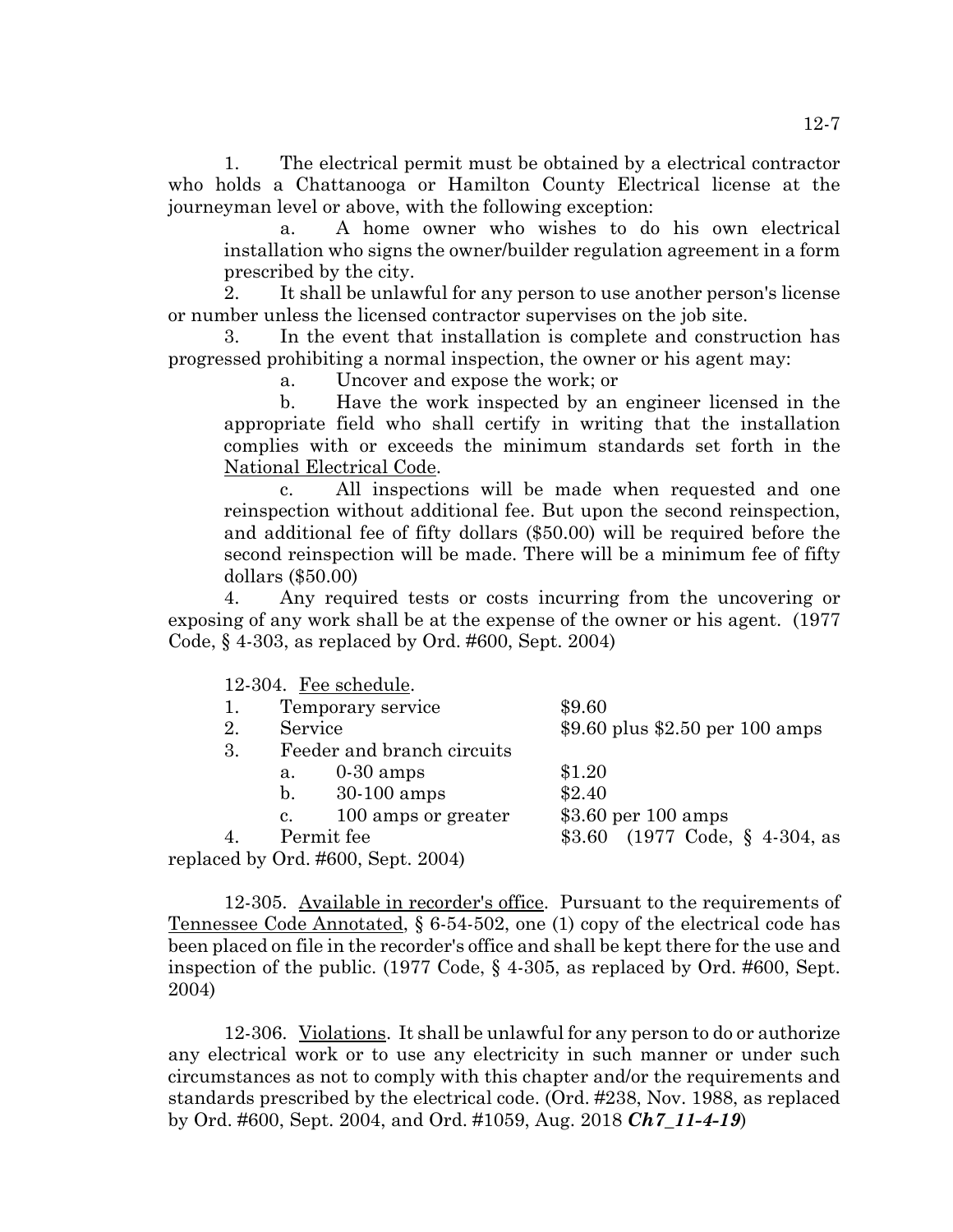## $GAS CODE<sup>1</sup>$

# **SECTION**

- 12-401. Title and definitions.
- 12-402. Purpose and scope.
- 12-403. Use of existing piping and appliances.
- 12-404. Bond and license.
- 12-405. Gas inspector and assistants.
- 12-406. Powers and duties of inspector.
- 12-407. Permit required.
- 12-408. Permit fees.
- 12-409. Inspections.
- 12-410. Certi6cates.
- 12-411. Available in recorder's office.
- 12-412. Violations and penalties.
- 12-413. Non-liability.

12-401. Title and definitions. This chapter and the code herein adopted by reference shall be known as the gas code of the City of Collegedale and may be cited as such. The following definitions are provided for the purpose of interpretation and administration of the gas code.

(1) "Inspector" means the person appointed as inspector, and shall include each assistant inspector, if any, from time to time acting as such under this chapter by appointment of the city manager.

(2) "Person" means any individual, partnership, firm, corporation, or any other organized group of individuals.

(3) "Gas company" means any person distributing gas within the corporate limits or authorized and proposing to so engage.

(4) "Certificate of approval" means a document or tag issued and/or attached by the inspector to the inspected material, piping, or appliance installation, filled out, together with date, address of the premises, and signed by the inspector.

(5) "Certain appliances" means conversion burners, floor furnaces, central heating plants, vented wall furnaces, water heaters, and boilers. (1977 Code, § 4-401, as replaced by Ord. #600, Sept. 2004)

12-402. Purpose and scope. The purpose of the gas code is to provide minimum standards, provisions, and requirements for safe installation of consumer's gas piping and gas appliances. All gas piping and gas appliances

<sup>1</sup> Municipal code reference

Gas system administration: title 19, chapter 2.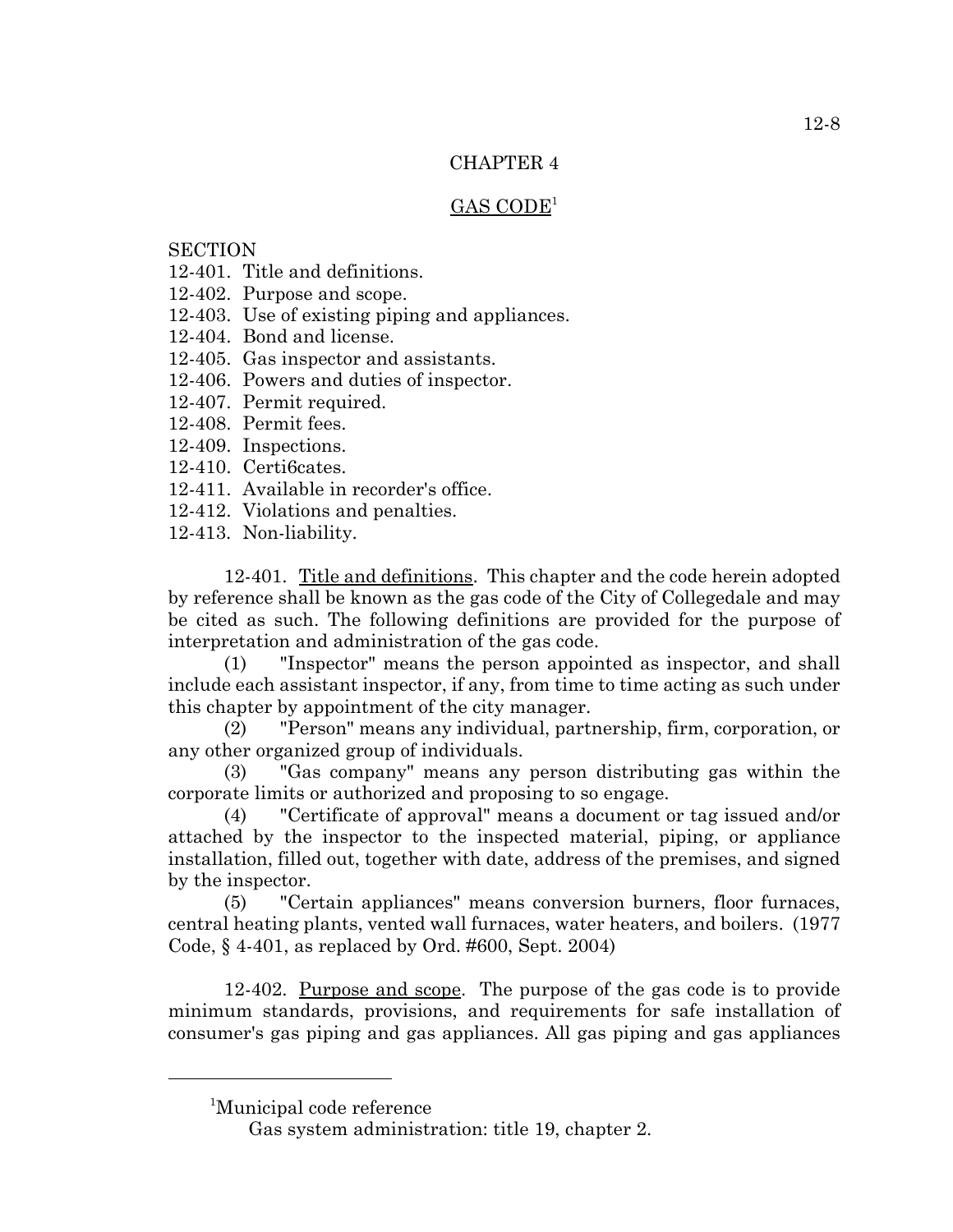12-9

installed, replaced, maintained, or repaired within the corporate limits shall conform to the requirements of this chapter and to the International Fuel/Gas Code,<sup>1</sup> 2018 edition, as prepared and adopted by the International Code Council, Inc. (1977 Code, § 4-402, as amended by Ord. #334, § 1, Aug. 1995; and Ord. #505, March 1998, as replaced by Ord. #600, Sept. 2004, and amended by Ord. #757, Sept. 2010, Ord. #890, Nov. 2012, and Ord. #1087, Dec. 2020 *Ch8\_07-19-21*)

12-403. Use of existing piping and appliances. Notwithstanding any provision in the gas code to the contrary, consumer's piping installed prior to the adoption of the gas code or piping installed to supply other than natural gas may be converted to natural gas if the inspector finds, upon inspection and proper tests, that such piping will render reasonably satisfactory gas service to the consumer and will not in any way endanger life or property; otherwise, such piping shall be altered or replaced, in whole or in part, to conform with the requirements of the gas code. (1977 Code, § 4-403, as replaced by Ord. #600, Sept. 2004)

12-404. <u>Bond and license</u>. 1. No person shall engage in or work at the installation, extension, or alteration of consumer's gas piping or certain gas appliances, until such person shall have secured a license as hereinafter provided, and shall have executed and delivered to the city recorder a good and sufficient bond in the penal sum of ten thousand dollars (\$10,000.00), with corporate surety, conditioned for the faithful performance of all such work, entered upon or contracted for, in strict accordance and compliance with the provisions of the gas code. The bond herein required shall expire on the first day of January next following its approval by the city recorder, and thereafter on the fist day of January of each year a new bond, in form and substance as herein required, shall be given by such person to cover all such work as shall be done during such year.

2. Upon approval of said bond, the person desiring to do such work shall secure from the city recorder a nontransferable license which shall run until the first day of January next succeeding its issuance, unless sooner revoked. The person obtaining a license shall pay any applicable license fees to the city recorder.

3. Nothing herein contained shall be construed as prohibiting an individual from installing or repairing his own appliances or installing, extending, replacing, altering, or repairing consumer's piping on his own premises, or as requiring a license or a bond from an individual doing such work on his own premises; provided, however, all such work must be done in

<sup>&</sup>lt;sup>1</sup>Copies of this code (and any amendments) may be purchased from the International Code Council, 900 Montclair Road, Birmingham, Alabama 35213.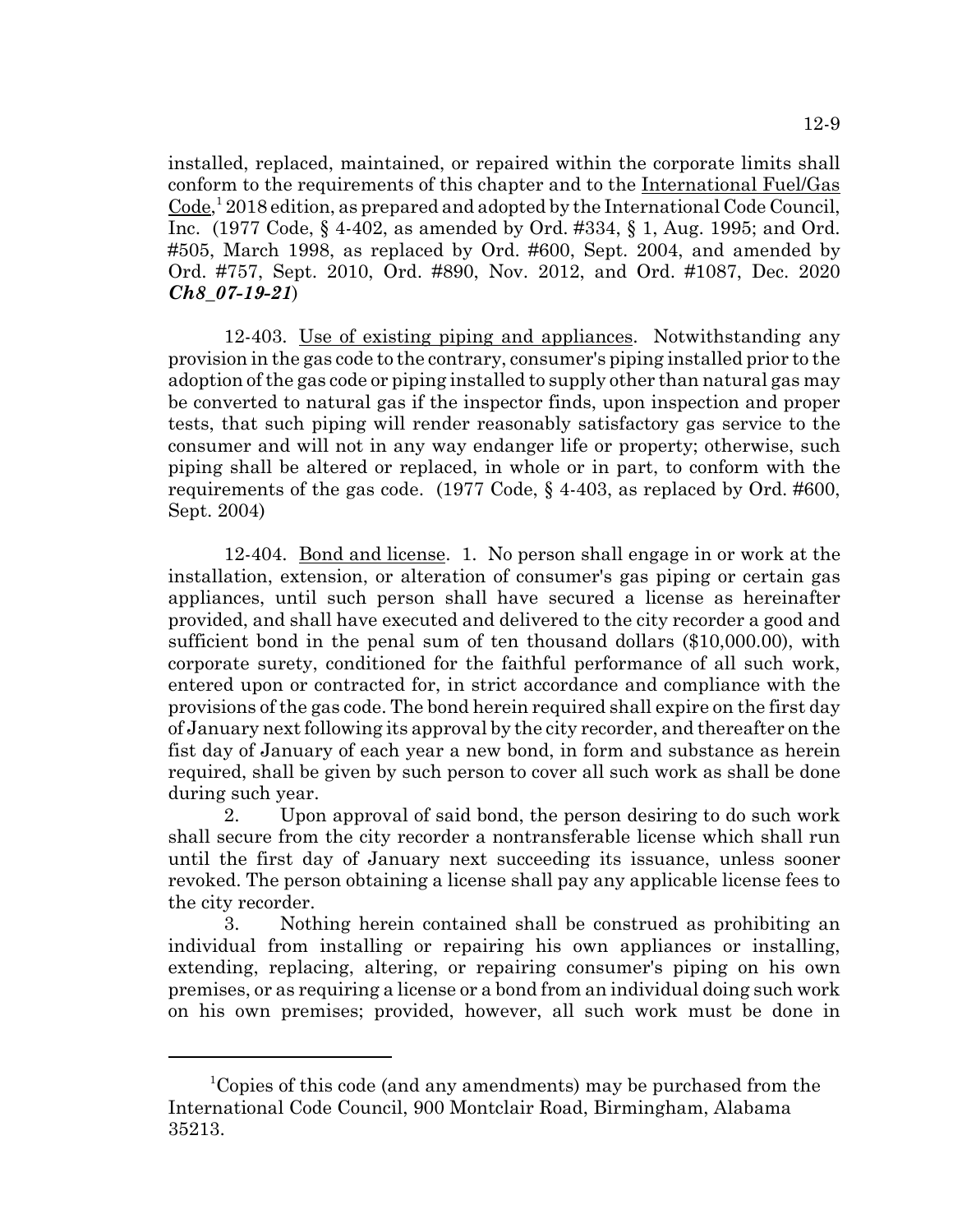conformity with all other provisions of the gas code, including those relating to permits, inspections, and fees. (1977 Code, § 4-404, as replaced by Ord. #600, Sept. 2004)

12-405. Gas inspector and assistants. To provide for the administration and enforcement of the gas code, the office of gas inspector is hereby created. The inspector, and such assistants as may be necessary in the proper performance of the duties of the office, shall be appointed or designated by the city manager. (1977 Code, § 4-405, as replaced by Ord. #600, Sept. 2004)

12-406. Powers and duties of inspector. 1. The inspector is authorized and directed to enforce all of the provisions of the gas code. Upon presentation of proper credentials, he may enter any building or premises at reasonable times for the purpose of making inspections or preventing violations of the gas code.

2. The inspector is authorized to disconnect any gas piping or fixture or appliance for which a certificate of approval is required but has not been issued with respect to same, or which, upon inspection, shall be found defective or in such condition as to endanger life or property. In all cases where such a disconnection is made, a notice shall be attached to the piping, fixture, or appliance disconnected by the inspector, which notice shall state that the same has been disconnected by the inspector, together with the reason or reasons therefor, and it shall be unlawful for any person to remove said notice or reconnect said gas piping or fixture or appliance without authorization by the inspector and such gas piping or fixture or appliance shall not be put in service or used until the inspector has attached his certificate of approval in lieu of his prior disconnection notice.

3. It shall be the duty of the inspector to confer from time to time with representatives of the local health department, the local fire department, and the gas company, and otherwise obtain from proper sources all helpful information and advice, presenting same to the appropriate officials from time to time for their consideration. (1977 Code, § 4-406, as replaced by Ord. #600, Sept. 2004)

12-407. Permit required. 1. No person shall install a gas conversion burner, floor furnace, central heating plant, vented wall furnace, water heater, boiler, consumer's gas piping, or convert existing piping to utilize natural gas without first obtaining a permit to do such work from the city recorder; however, permits will not be required for setting or connecting other gas appliances, or for the repair of leaks in house piping.

2. When only temporary use of gas is desired, the recorder may issue a permit for such use, for a period of not to exceed sixty (60) days, provided the consumer's gas piping to be used is given a test equal to that required for a final piping inspection.

3. Except when work in a public street or other public way is involved, the gas company shall not be required to obtain permits to set meters, or to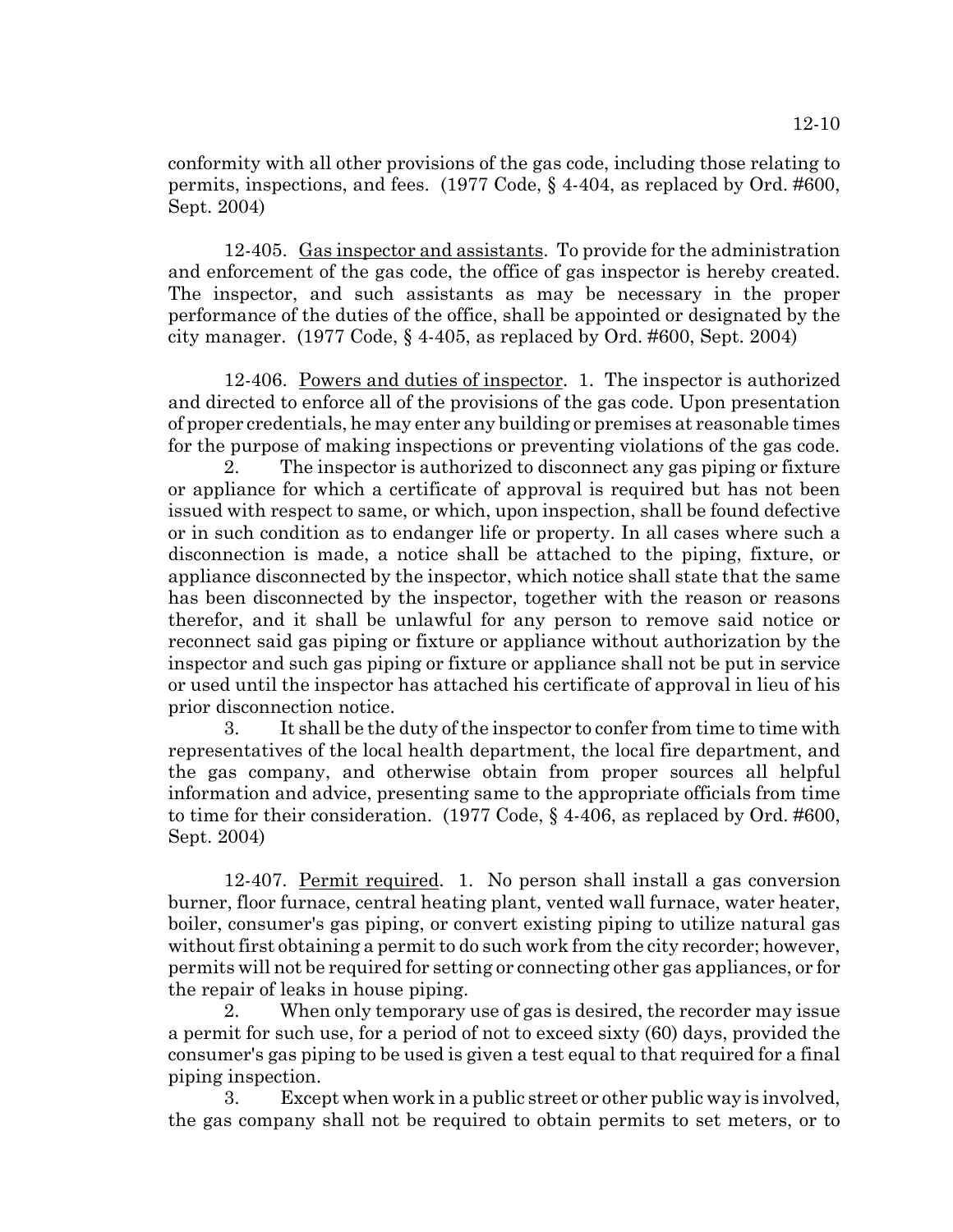extend, relocate, remove, or repair its service lines, mains, or other facilities, or for work having to do with its own gas system. (1977 Code, § 4-407, as replaced by Ord. #600, Sept. 2004)

12-408. Permit fees.

|                                | Unit/ | Unit fee |
|--------------------------------|-------|----------|
| Permit fee                     |       | \$6.00   |
| Floor, furnaces, incinerators, |       |          |
| Boilers, or central HVAC       |       | \$6.00   |
| Each additional unit           |       | \$1.20   |
| Wall furnaces, water           |       |          |
| Heater                         |       | \$1.20   |
| Other outlets 1 to 4           |       | \$6.00   |
| Each additional outlet         |       |          |
| above four                     |       |          |
|                                |       |          |

2. All inspections will be made when requested and one reinspection without additional fee. But upon the second reinspection and additional fee of fifty dollars (\$50.00) will be required before the second reinspection will be made. There will be a minimum fee of fifty dollars (\$50.00). (1977 Code, § 4-408, as replaced by Ord. #600, Sept. 2004)

12-409. Inspections. 1. A rough piping inspection shall be made after all new piping authorized by the permit has been installed, and before any such piping has been covered or concealed or any fixtures or gas appliances have been attached thereto.

2. A final piping inspection shall be made after all piping authorized by the permit has been installed and after all portions thereof which are to be concealed by plastering or otherwise have been so concealed, and before any fixtures or gas appliances have been attached thereto. This inspection shall include a pressure test, at which time the piping shall stand an air pressure equal to not less than the pressure of a column of mercury six (6) inches in height, and the piping shall hold this air pressure for a period of at least ten (10) minutes without any perceptible drop. A mercury column gauge shall be used for the test. All tools, apparatus, labor, and assistance necessary for the test shall be furnished by the installer of such piping.  $(1977 \text{ Code}, \S 4-409, \text{as})$ replaced by Ord. #600, Sept. 2004)

12-410. Certificates. The inspector shall issue a certificate of approval at the completion of the work for which a permit for consumer piping has been issued if after inspection it is found that such work complies with the provisions of the gas code. A duplicate of each certificate issued covering consumer's gas piping shall be delivered to the gas company and used as its authority to render gas service. (1977 Code, § 4-411, as replaced by Ord. #600, Sept. 2004)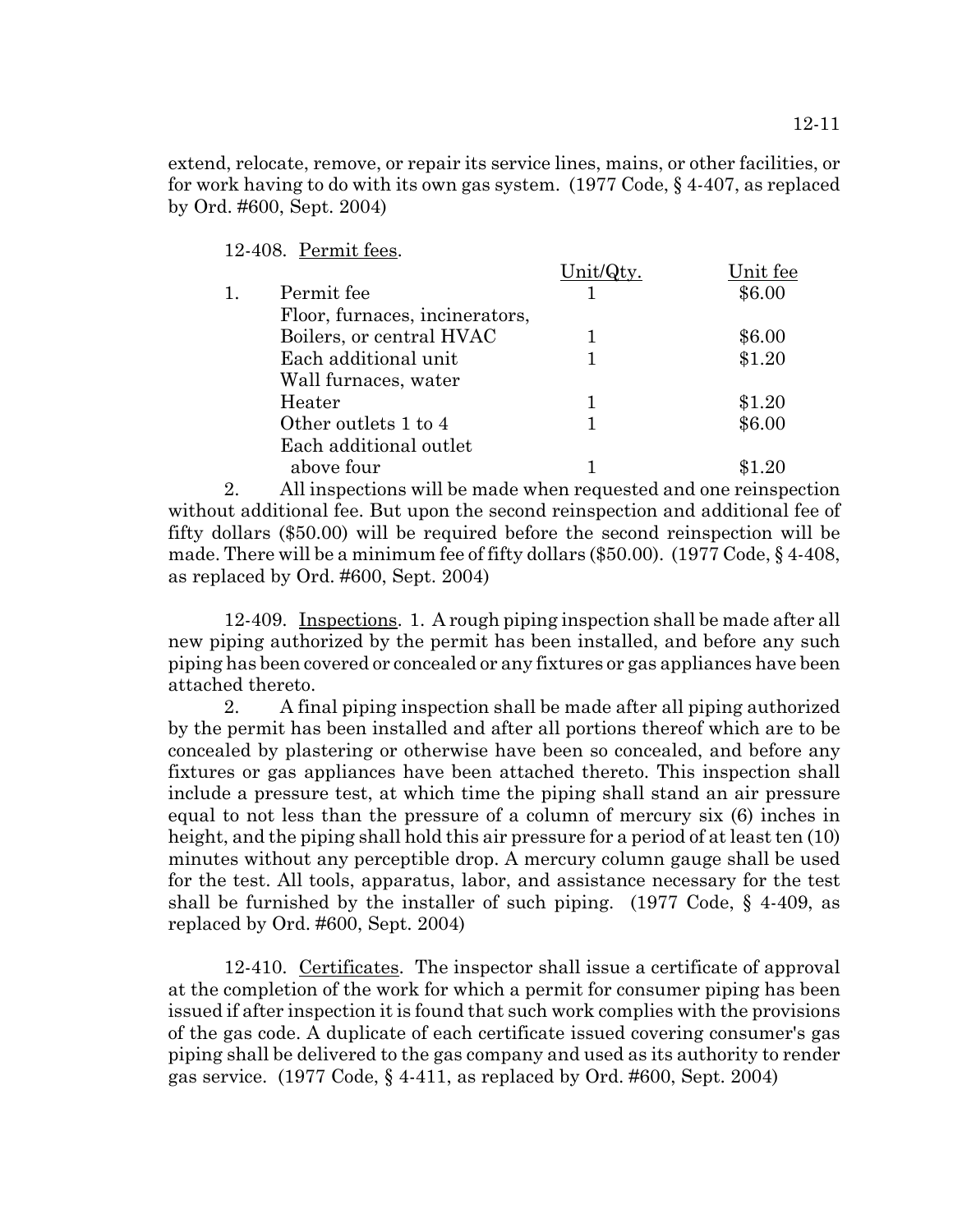12-411. Available in recorder's office. Pursuant to the requirements of Tennessee Code Annotated, § 6-54-502, One (1) copy of the gas code shall be kept on file in the office of the city recorder for the use and inspection of the public. (1977 Code, § 4-412, as replaced by Ord. #600, Sept. 2004)

12-412. Violations and penalties. Any person who shall violate or fail to comply with any of the provisions of the gas code shall be guilty of a misdemeanor, and upon conviction thereof shall be fined under the general penalty clause for this code of ordinances, or the license of such person may be revoked, or both fine and revocation of license may be imposed. (as added by Ord. #600, Sept. 2004)

12-413. Non-liability. This chapter shall not be construed as imposing upon the city any liability or responsibility for damages to any person injured by any defect in any gas piping or appliance mentioned herein, or by installation thereof, nor shall the city, or any official or employee thereof, be held as assuming any such liability or responsibility by reason of the inspection authorized hereunder or the certificate of approval issued by the inspector. (as added by Ord. #600, Sept. 2004)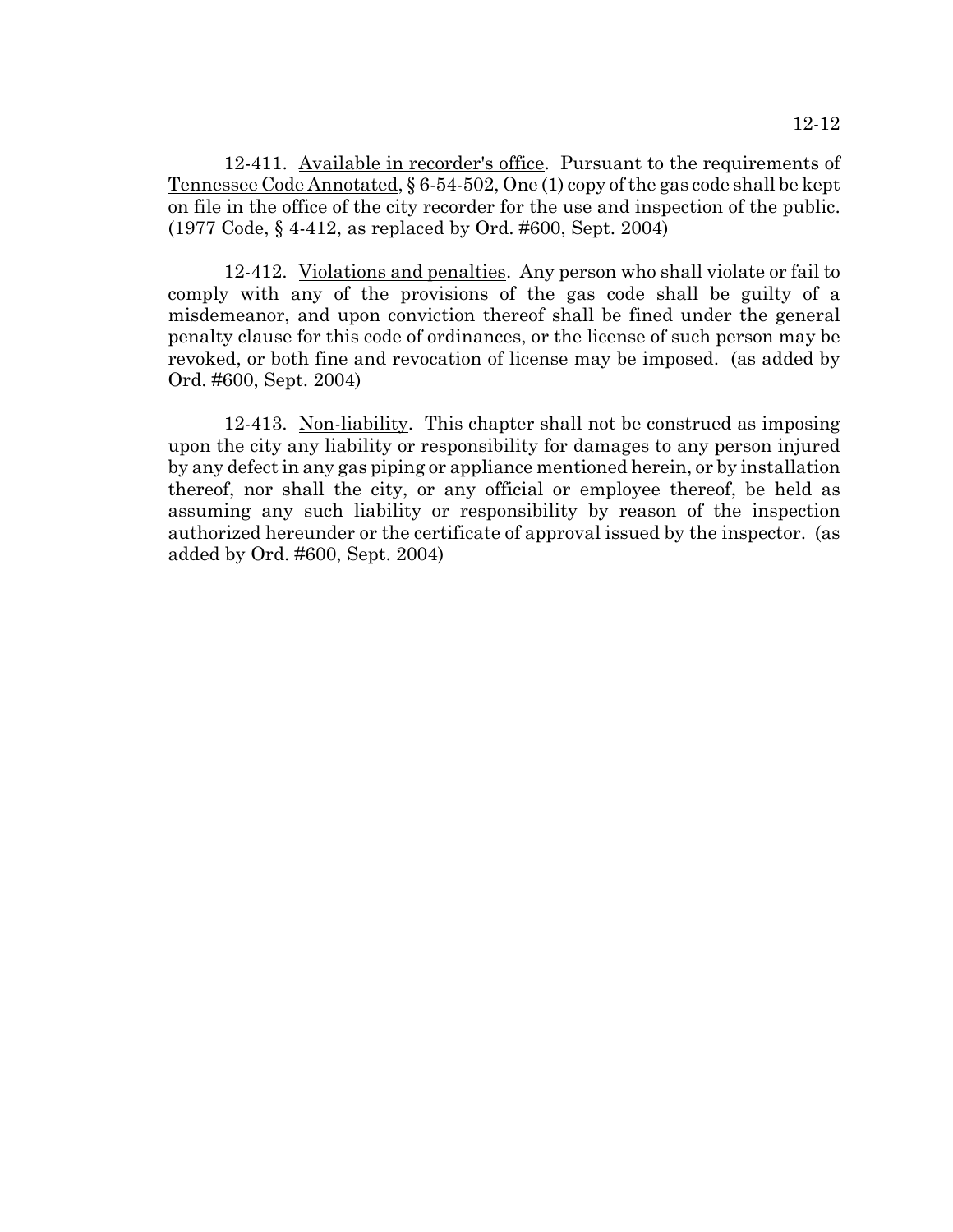#### PROPERTY MAINTENANCE CODE

## **SECTION**

- 12-501. Property maintenance code adopted.
- 12-502. Modifications.
- 12-503. Available in recorder's office.

12-504. Violations.

12-501. Property maintenance code adopted. Pursuant to authority granted by Tennessee Code Annotated, §§ 6-54-501 through 6-54-506, and for the purpose of securing the public safety, health, and general welfare through structural strength, stability, sanitation, adequate light, and ventilation in dwellings, apartment houses, rooming houses, and buildings, structures, or premises used as such, the International Property Maintenance Code,<sup>1</sup> 2018 edition, as prepared and adopted by the International Code Council, Inc. is hereby adopted and incorporated by reference as a part of this code and is hereinafter referred to as the housing code. (1977 Code, §4-501, as amended by Ord. #335, § 1, Aug. 1995; Ord. #506, March 1998, as replaced by Ord. #600, Sept. 2004, and amended by Ord. #890, Nov. 2012, and Ord. #1087, Dec. 2020 *Ch8\_07-19-21*)

12-502. Modifications. (1) Definitions. Wherever the housing code refers to the "Housing Official" it shall mean the person appointed or designated by the board of mayor and aldermen to administer and enforce the provisions of the housing code. Wherever the "Department of Law" is referred to it shall mean the city attorney. Wherever the "Chief Appointing Authority" is referred to it shall mean the city manager.

(2) Section 106 of the housing code is amended by deleting from that section, and all subsections thereto, the words "Housing Board of Adjustments and Appeals," wherever they appear and substituting the words "Zoning Board of Appeals" in each instance.

(3) Penalty clause deleted. Section 108 of the housing code is deleted. (1977 Code,  $\S$  4-502, as amended by Ord. # 271, April 1990, as replaced by Ord. #600, Sept. 2004)

12-503. Available in recorder's office. Pursuant to the requirements of Tennessee Code Annotated, § 6-54-502, one (1) copy of the housing code has been placed on file in the recorder's office and shall be kept there for the use and

<sup>&</sup>lt;sup>1</sup>Copies of this code (and any amendments) may be purchased from the International Code Council, 900 Montclair Road, Birmingham, Alabama 35213.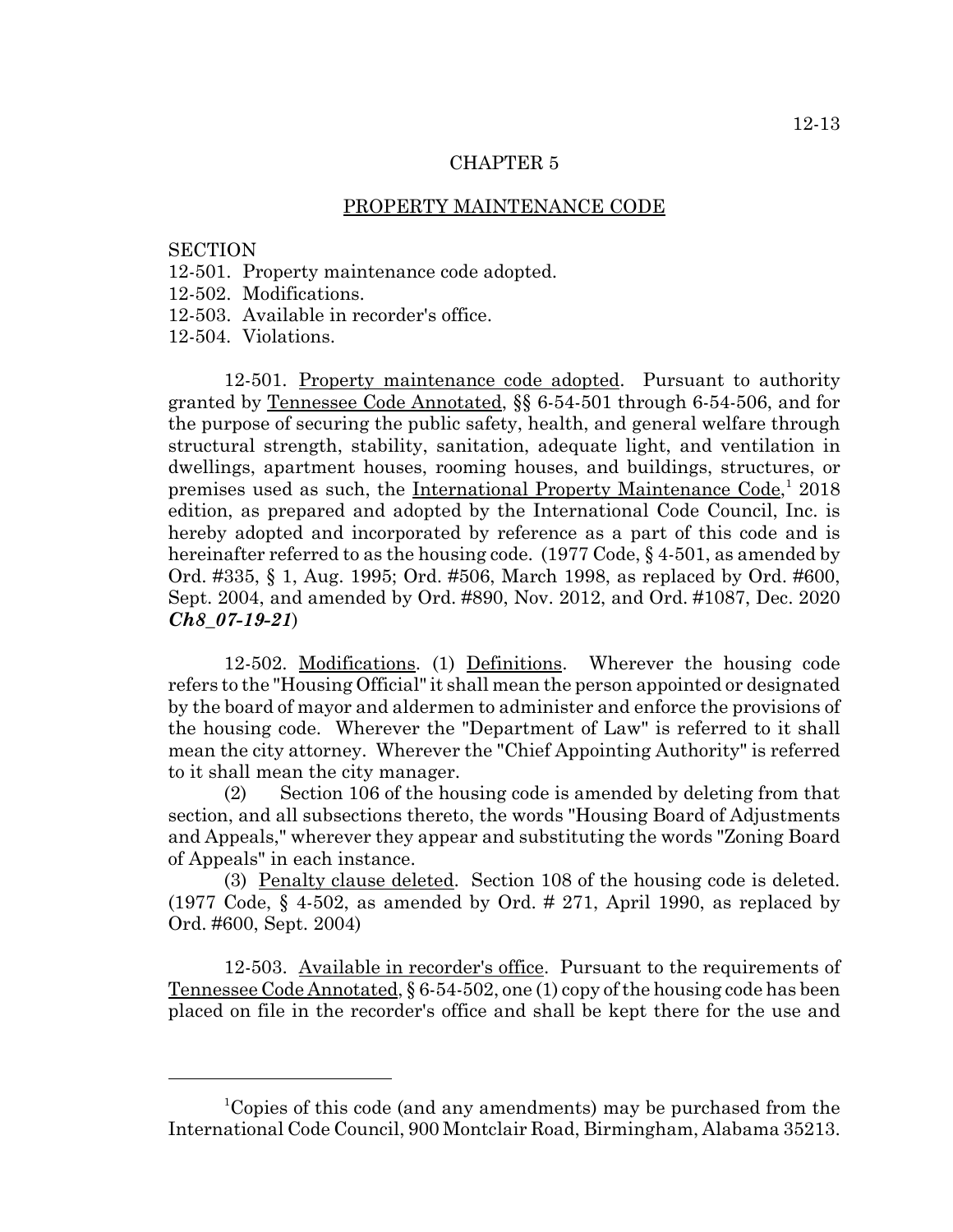inspection of the public. (1977 Code, § 4-503, as replaced by Ord. #600, Sept. 2004)

12-504. Violations. It shall be unlawful for any person to violate or fail to comply with any provision of the housing code as herein adopted by reference and modified. (1977 Code, § 4-504, as replaced by Ord. #600, Sept. 2004)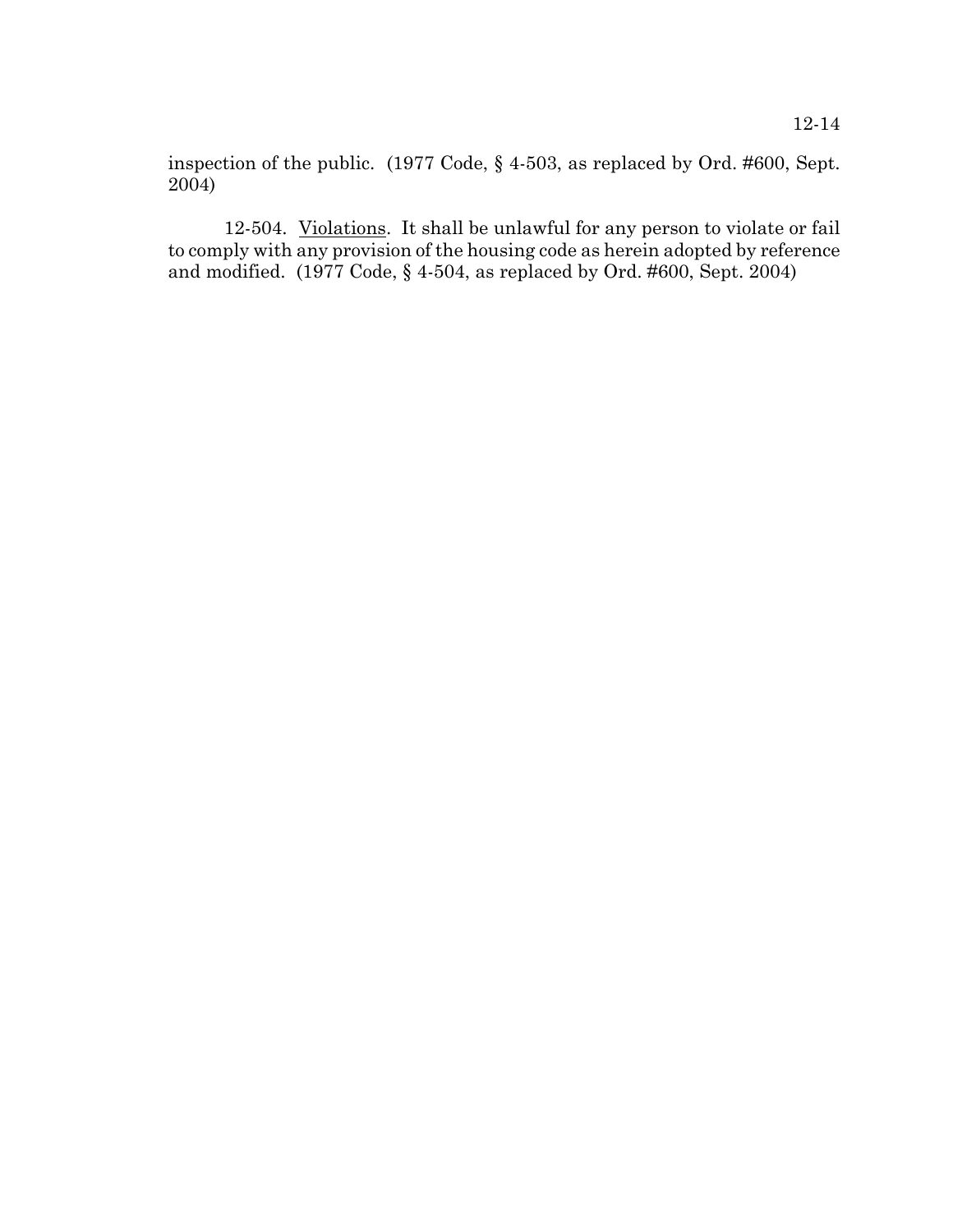## UNSAFE BUILDING ABATEMENT CODE

## **SECTION**

- 12-601. Unsafe building abatement code adopted.
- 12-602. Modifications.
- 12-603. Available in recorder's office.
- 12-604. Violations.

12-601. Unsafe building abatement code adopted. Pursuant to authority granted by Tennessee Code Annotated, §§ 6-54-501 through 6-54-506 and for the purpose of regulating buildings and structures to secure the public safety, health and general welfare through structural strength, stability, sanitation, adequate light and ventilation, and safety to life and property from fire and other hazards incident to the construction, alteration, repair, removal, demolition, use and occupancy of buildings, structures or premises, the Standard Unsafe Building Abatement Code,<sup>1</sup> 1985 edition as prepared and adopted by the Southern Building Code Congress International, Inc., is hereby adopted and incorporated by reference as a part of this code and is hereinafter referred to as the unsafe building abatement code. (Ord. # 258, Sept. 1989, modified, as replaced by Ord. #600, Sept. 2004)

12-602. Modifications. Section 105 of the unsafe building abatement code entitled "Board of Adjustments and Appeals" is deleted in its entirety and the following section 105 is substituted in lieu thereof:

# SECTION 105 - ZONING BOARD OF APPEALS

The Zoning Board of Appeals is hereby empowered to hear all appeals regarding this code and provide final interpretations of the provisions of this code, subject to all existing provisions relating to quorum, records, and procedures for said board. (Ord. # 269, April 1990, as replaced by Ord. #600, Sept. 2004)

12-603. Available in recorder's office. Pursuant to the requirements of Tennessee Code Annotated, § 6-54-502 one (1) copy of the unsafe building abatement code has been placed on file in the recorder's office and shall be kept

<sup>&</sup>lt;sup>1</sup>Copies of this code (and any amendments) may be purchased from the Southern Building Code Congress International, Inc., 900 Montclair Road, Birmingham, Alabama 35213.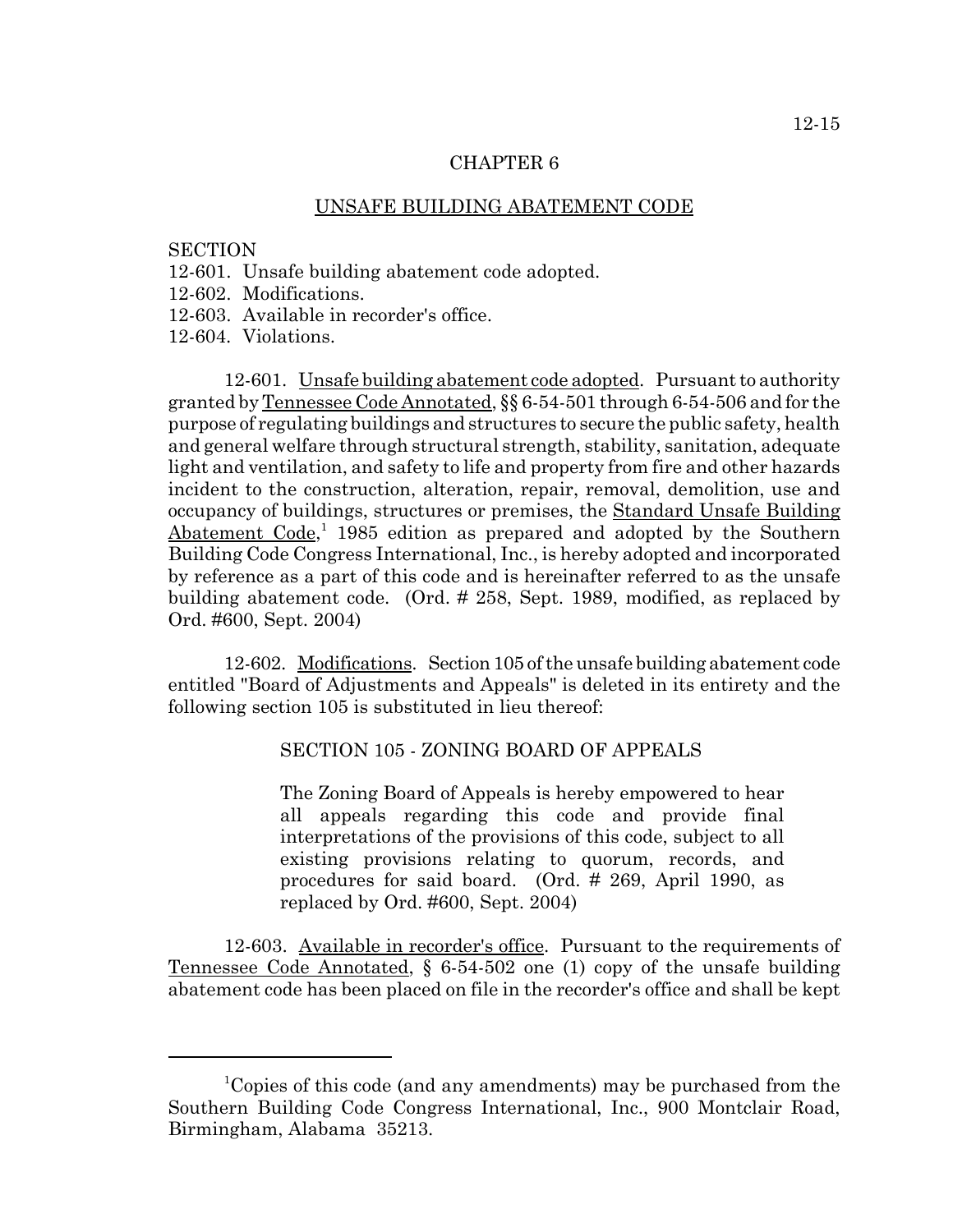there for the use and inspection of the public. (as replaced by Ord. #600, Sept. 2004)

12-604. Violations. It shall be unlawful for any person to violate or fail to comply with any provision of the unsafe building abatement code as herein adopted by reference and modified. (as replaced by Ord. #600, Sept. 2004)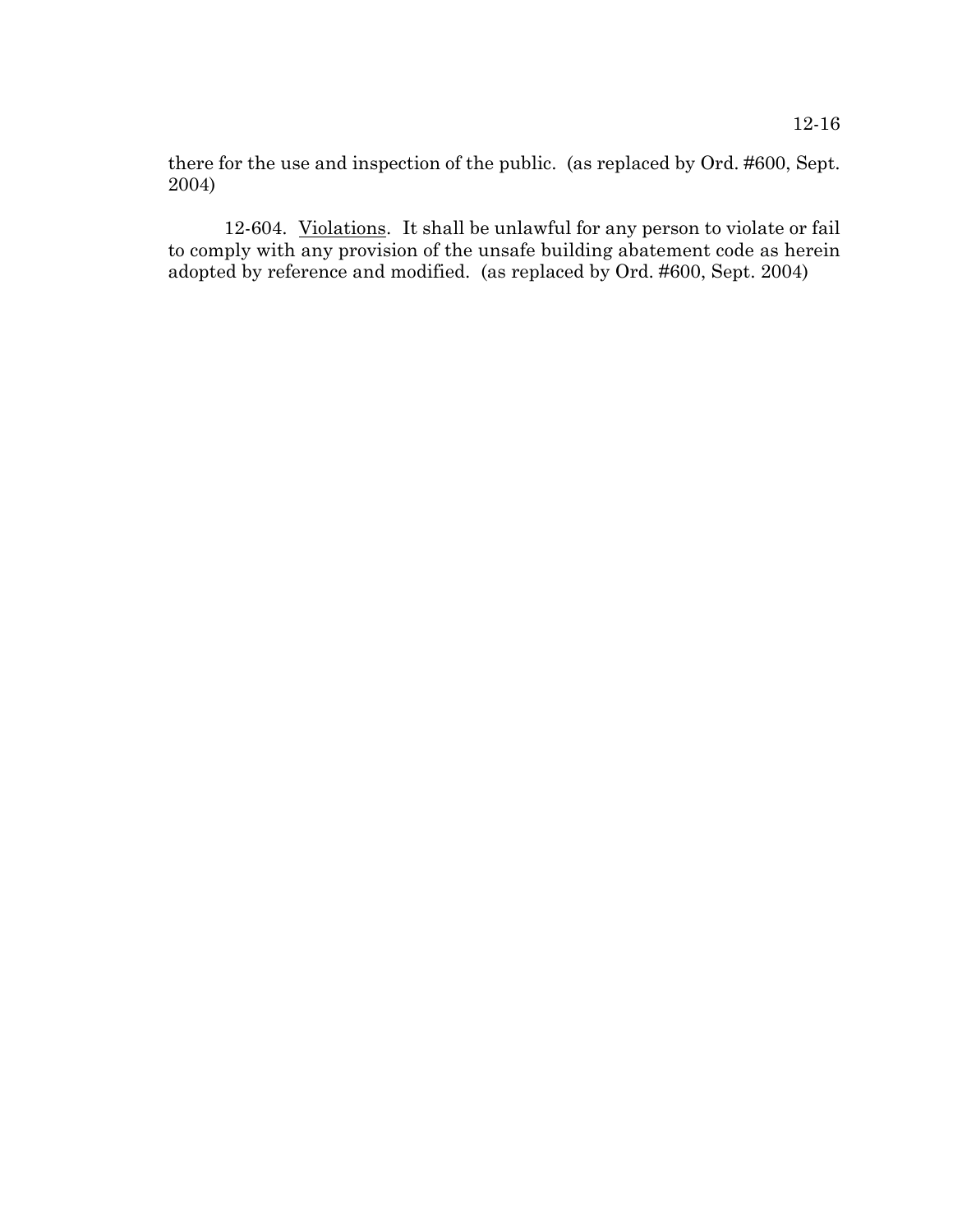## ACCESSIBILITY CODE1

## **SECTION**

- 12-701. Accessibility code adopted.
- 12-702. Enforcement
- 12-703. Modifications.
- 12-704. Available in recorder's office.

12-705. Violations.

12-701. Accessibility code adopted. Pursuant to authority granted by Tennessee Code Annotated, §§ 66-54-501 through 6-54-506, and for the purpose of regulating accessibility to a qualified handicap person the full and equal enjoyment of the goods, services, facilities, privileges, advantages and accommodations of a place of public accommodations. In the area of structural modifications, this section may be satisfied by compliance with the American National Standard, Accessible and Usable Buildings and Facilities (ICC/ANSI A117.1-2009), that is hereby adopted and incorporated by reference as a part of this code and is hereinafter referred to as the accessibility code. (Ord. #240, Nov. 1988, modified, as replaced by Ord. #600, Sept. 2004, and amended by Ord. #890, Nov. 2012)

12-702. Enforcement. The building official shall be such person as the board of mayor and aldermen shall appoint or designate. It shall be his duty to enforce compliance with this chapter and the accessibility code as herein adopted by reference. He is authorized and directed to make such inspections of equipment, etc., as are necessary to insure compliance with the applicable regulations, and may enter any premises or building at any reasonable time for the purpose of discharging his duties. He is authorized to refuse or discontinue service to any person or place not complying with this chapter. (as replaced by Ord. #600, Sept. 2004)

12-703. Modifications. Definitions. Whenever the accessibility code refers to the "Building Official" it shall, for the purposes of the accessibility code, mean such person as the city manager shall have appointed or designated to administer and enforce the provisions of the accessibility code. (as replaced by Ord. #600, Sept. 2004)

<sup>1</sup> Municipal code references

Fire protection, fireworks, and explosives: title 7. Planning and zoning: title 14.

Streets and other public ways and places: title 16. Utilities and services: titles 18 and 19.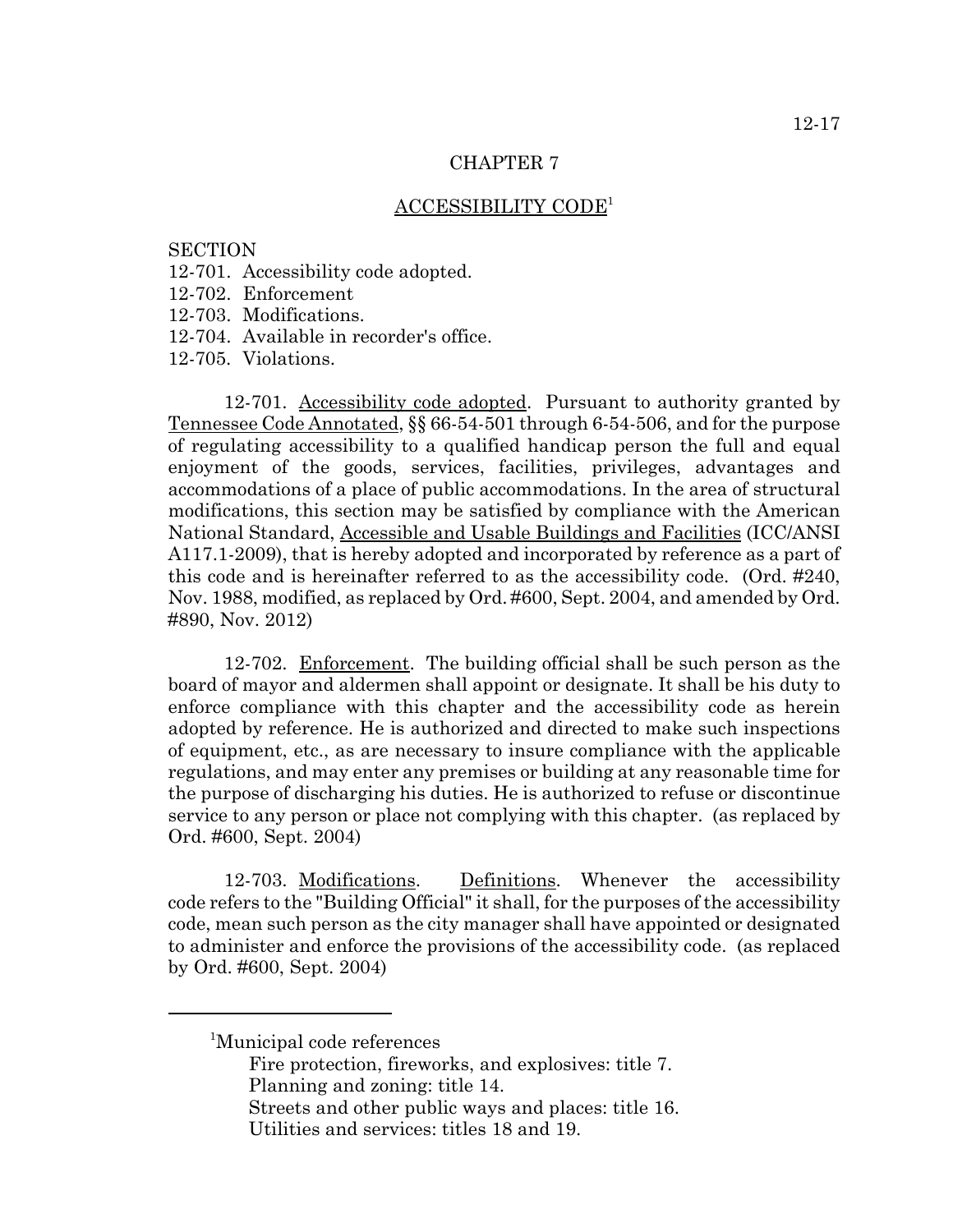12-704. Available in recorder's office. Pursuant to the requirements of the Tennessee Code Annotated, § 6-54-502, one (1) copy of the accessibility code has been placed on B e in the recorder's office and shall be kept there for the use and inspection of the public. (as replaced by Ord. #600, Sept. 2004)

12-705. Violations. It shall be unlawful for any person to violate or fail to comply with any provision of the accessibility code as herein adopted by reference and modified. (as added by Ord. #600, Sept. 2004)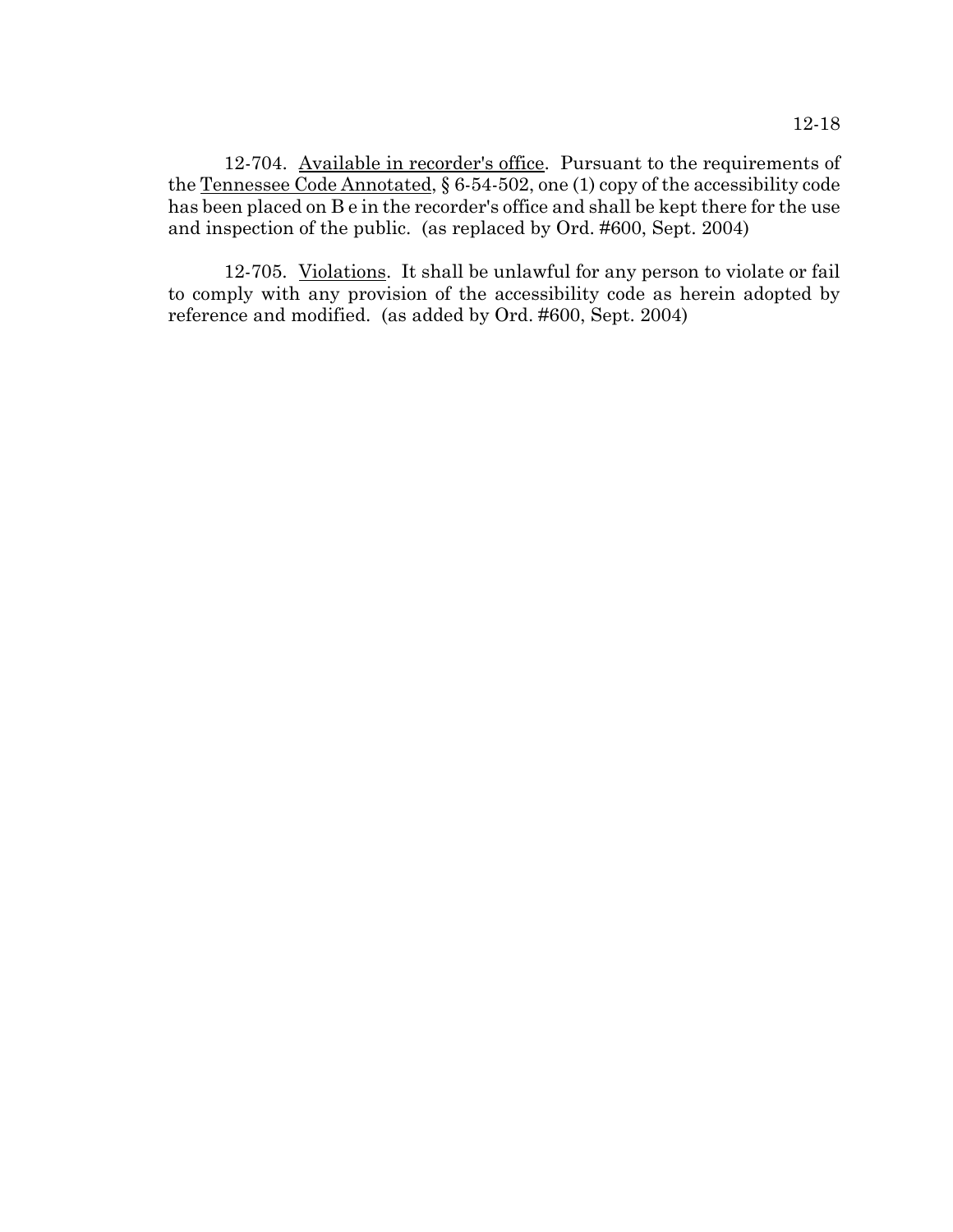#### MECHANICAL CODE

### **SECTION**

- 12-801. Mechanical code adopted.
- 12-802. Modifications.
- 12-803. Permit required.
- 12-804. Available in recorder's office.

12-805. Violations.

12-801. Mechanical code adopted. Pursuant to authority granted by Tennessee Code Annotated, §§ 6-54-501 through 6-54-506 and for the purpose of regulating the installation and maintenance of all electrical, gas, mechanical and plumbing systems, which may be referred to as service systems, the International Mechanical Code,<sup>1</sup> 2018 edition as prepared and adopted by the International Code Council, Inc. is hereby adopted and incorporated by reference as a part of this code and is hereinafter referred to as the mechanical code. (Ord. # 241, Nov. 1988, modified; as amended by Ord. #332,§ 1, Aug. 1995; Ord. #504, March 1998, replaced by Ord. #600, Sept. 2004, and amended by Ord. #757, Sept. 2010, Ord. #890, Nov. 2012, and Ord. #1087, Dec. 2020 *Ch8\_07-19-21*)

12-802. Modifications. 1. Definitions. Wherever the mechanical code refers to the "Chief Appointing Authority," the "Administrative Authority," or the "Governing Authority," it shall be deemed to be a reference to the board of commissioners.

Wherever "City Engineer," "Engineering Department," "Mechanical Official," or "Inspector" is named or referred to, it shall mean the person appointed or designated by the city manager to administer and enforce the provisions of the mechanical code. (Ord. #241, Nov. 1988, modified, as replaced by Ord. #600, Sept. 2004)

12-803. Permit required. 1. Any owner authorized agent or contractor who desires to install a mechanical system on commercial buildings, the installation which is regulated by this code, or to cause any such work to be done, shall first make application to the mechanical official and obtain the required permit for the work.

2. In the event that installation is complete and construction has progressed prohibiting a normal inspection, the owner or his agent, at his option may:

a. Uncover and expose the work; or

<sup>1</sup> Copies of this code (and any amendments) may be purchased from the International Code Council, 900 Montclair Road. Birmingham, Alabama 35213.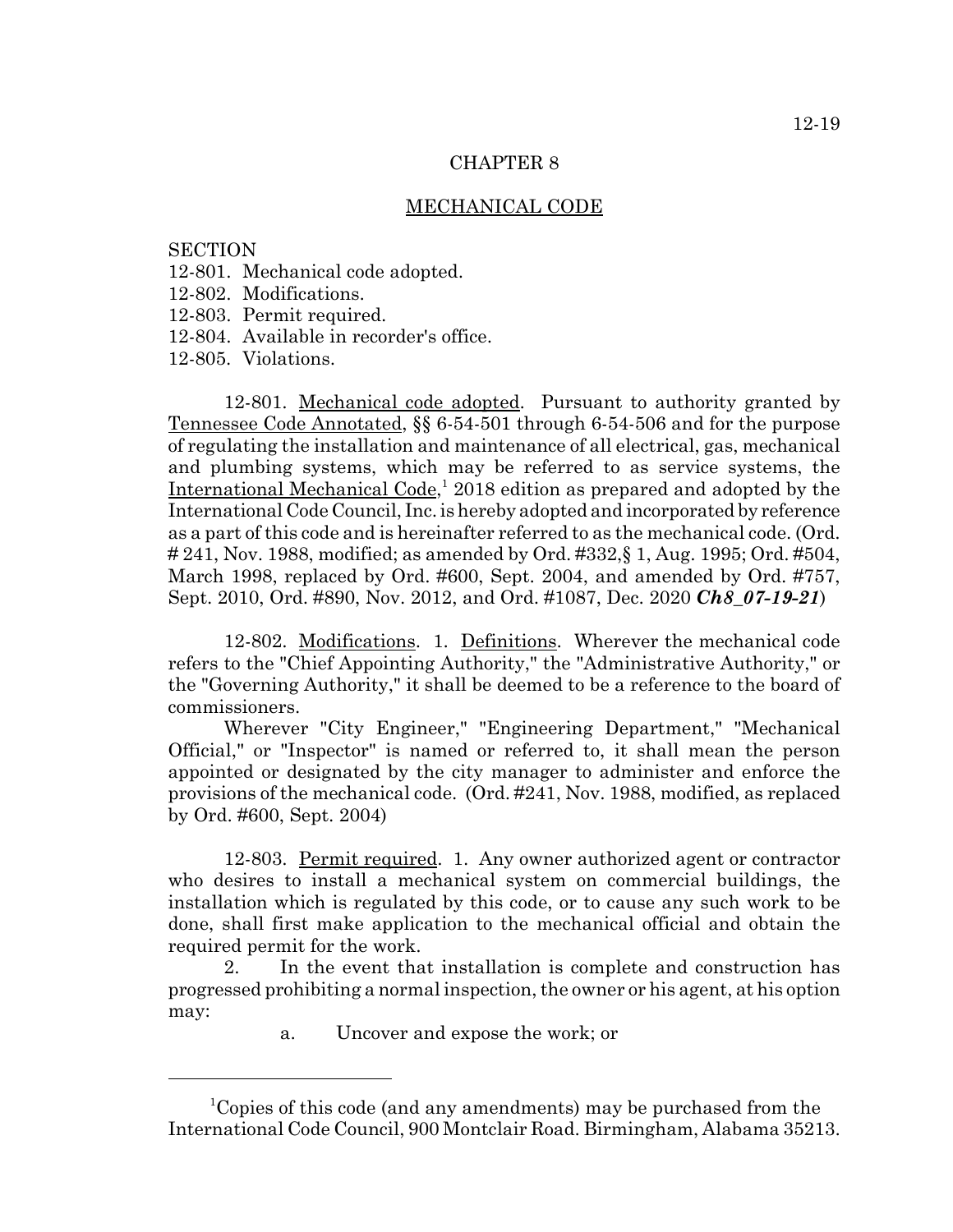b. Have the work inspected by an engineer licensed in the appropriate field who shall certify in writing that the installation complies with or exceeds the minimum standards set forth in the International Code Council.

3. Any required tests or costs incurred by uncovering any work are at the expense of the owner or his agent. (as replaced by Ord. #600, Sept. 2004)

12-804. Permit fees. The schedule of permit fees as recommended in "Appendix B" of the mechanical code is hereby amended so that the fees to be collected shall be as follows:

1. Fee for inspecting heating, ventilating, ductwork, air-conditioning and refrigeration shall be ten dollars (\$10.00) for the first one thousand dollars (\$1,000.00) or fraction thereof, of valuation of the installation plus two dollars and fifty cents (\$2.50) for each additional one thousand dollars (\$1,000.00) or fraction thereof.

2. Fee for inspecting repairs, alterations and additions to an existing system shall be six dollars (\$6.00) plus two dollars and fifty cents (\$2.50) for each additional one thousand dollars (\$1,000.00) or fraction thereof.

3. Fee for inspecting boilers (based upon BTU input):

| 33,000 BTU (1BHp) to 165,000 (5BHp)          | \$5.00  |
|----------------------------------------------|---------|
| 165,001 BTU (5BHp) to 330,000 (10BHp)        | \$10.00 |
| 330,001 BTU (10BHp) to 1,165,000 (52BHp)     | \$15.00 |
| $1,165,001$ BTU (52BHp) to 3,300,000 (98BHp) | \$25.00 |
| Over 3,300,000 BTU                           | \$30.00 |
|                                              |         |

4. All inspections will be made when requested and one reinspection without additional fee. But upon the second reinspection, an additional fee of fifty dollars (\$50.00) will be required before the second reinspection will be made. There will be a minimum fee of fifty dollars (\$50.00). (as replaced by Ord. #600, Sept. 2004)

12-805. Available in the recorder's office. Pursuant to the requirements of Tennessee Code Annotated, § 6-54-502 one (1) copy of the mechanical code has been placed on fie in the recorder's office and shall be kept there for the use and inspection of the public. (as added by Ord. #600, Sept. 2004)

12-806. Violations. It shall be unlawful for any person to violate or fail to comply with any provision of the mechanical code as herein adopted by reference and modified. (as added by Ord. #600, Sept. 2004)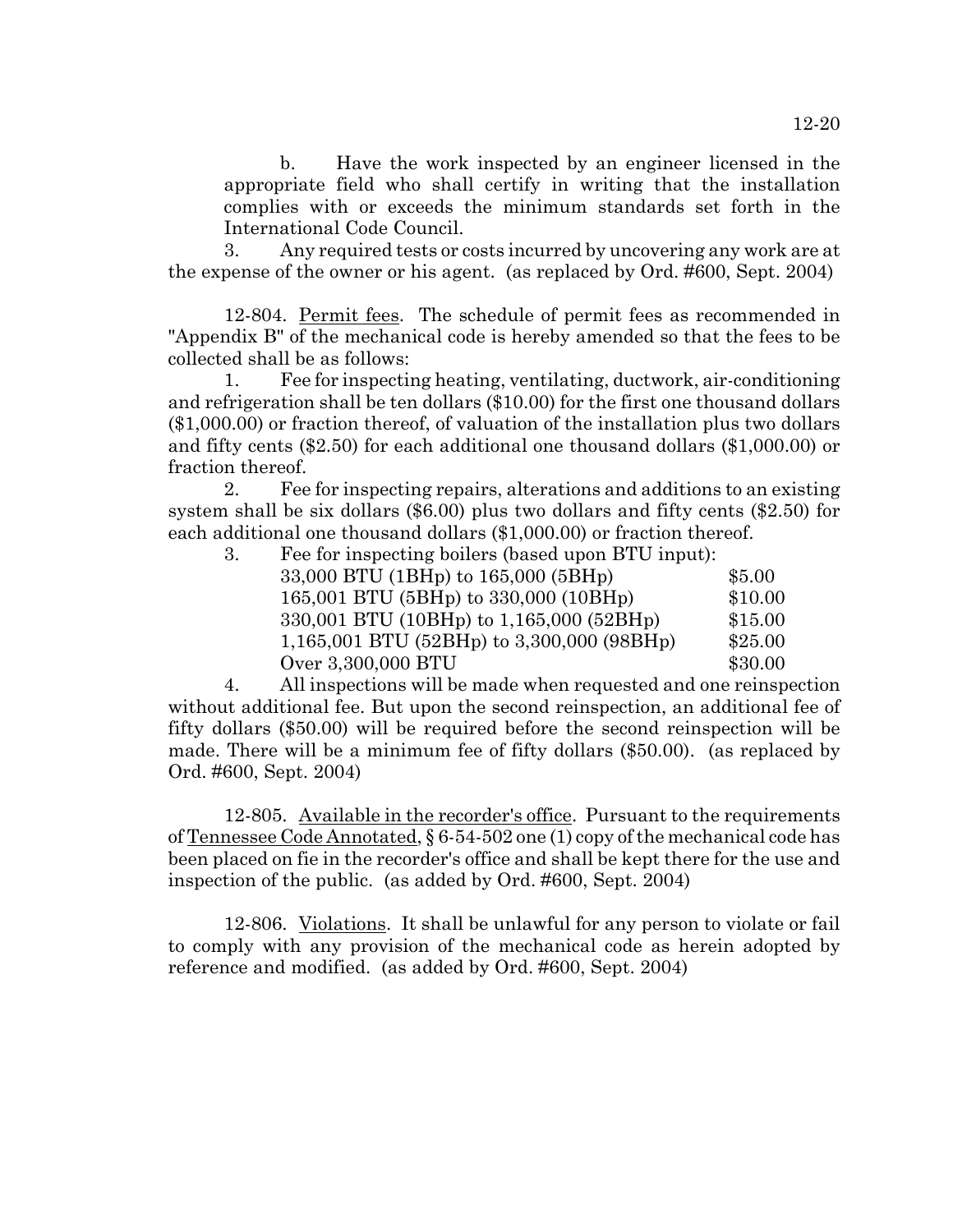#### MANUFACTURED HOMES PERMIT FEES

#### **SECTION**

12-901. Definitions.

12-902. Schedule of fees.

12-903. Persons authorized to perform connections.

12-901. Definitions. For the purposes of this chapter, the term "mobile home" will be synonymous with manufactured home. (as added by Ord. #451, May 1996, as replaced by Ord. #600, Sept. 2004)

12-902. Schedule of fees. (1) Permit fee amounts. The permit fee for single section mobile homes shall be seventy-five dollars (\$75.00). The permit fee for multi-section mobile homes shall be one hundred twenty five dollars (\$125.00).

(2) Inspections included in fee. One inspection and one re-inspection shall be included in the permit fee. In the event two or more re-inspections are needed an additional fifty dollars (\$50.00) fee will be charged for each additional re-inspection.

(3) Purpose. Permit fees are established to cover the inspection of electrical, water and sewer connections and compliance with zoning ordinance regulations. (as added by Ord. #451, May 1996, as replaced by Ord. #600, Sept. 2004)

12-903. Person authorized to perform connections. (1) Electrical connections. Electrical connections must be performed by a person or persons who hold a Chattanooga or Hamilton County trade license at the journeyman level or above. All electrical connections must meet the city adopted edition of the National Electrical Code.

(2) Plumbing connections. Plumbing connections must be performed by a person or persons who hold a Chattanooga or Hamilton County trade license at the journeyman level or above. All plumbing connections must meet the city adopted edition of the International Plumbing Code. (as added by Ord. #451, May 1996, as replaced by Ord. #600, Sept. 2004)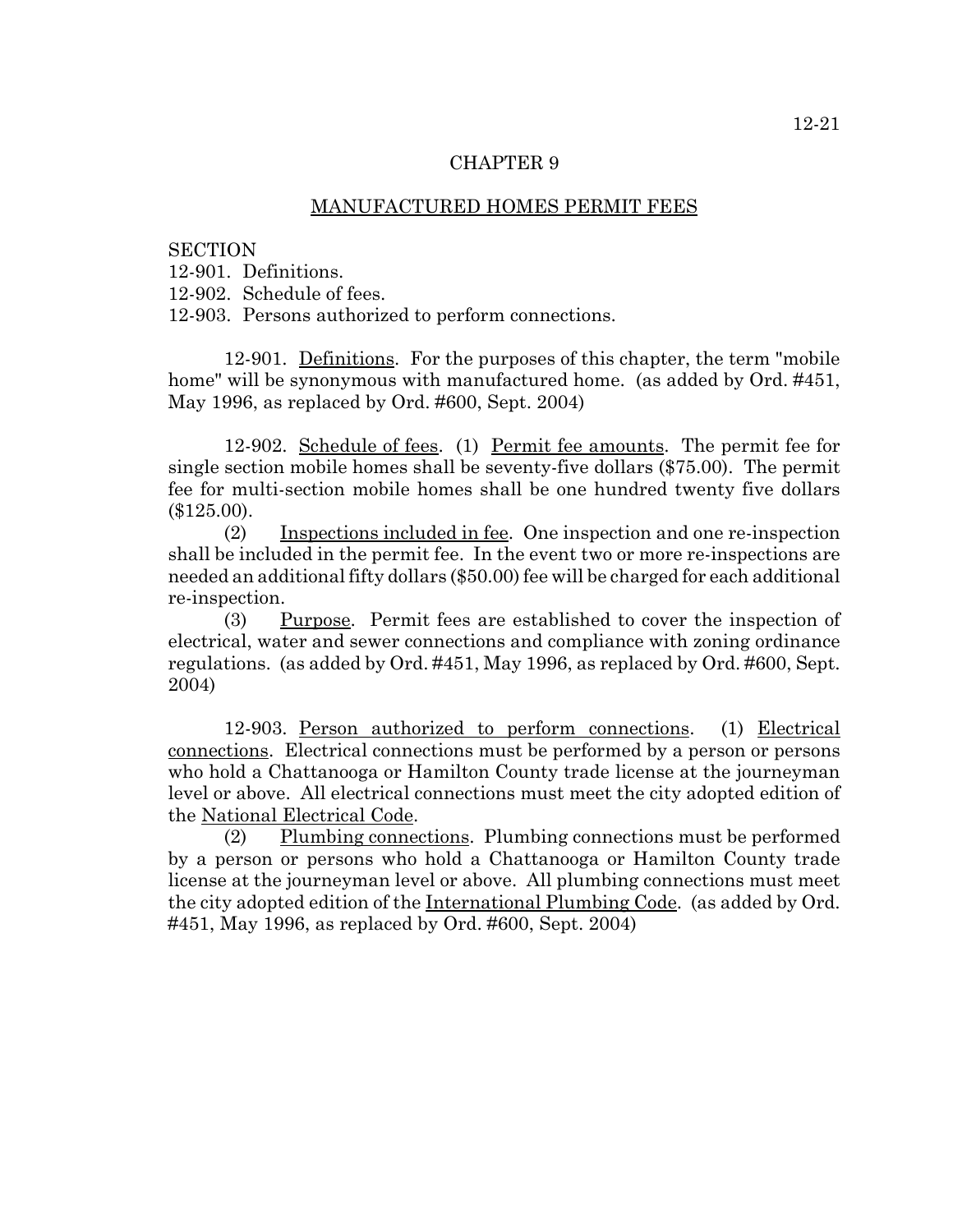## POST DEVELOPMENT STORM WATER ORDINANCE

#### **SECTION**

12-1001. Definitions.

12-1002. Runoff management permits.

12-1003. Sunset clause.

12-1001. Definitions. 1. Ordinance-specific terminology. As used herein certain words and abbreviations have specific meanings related to this ordinance. The definition of some, but not necessarily all, such ordinance-specific terms are, for the purposes of this ordinance, to be interpreted as described herein below:

a. "Best management practices (BMPs)" means schedules of activities, prohibitions of practices, maintenance procedures, and other management practices to prevent or reduce the pollution of storm water runoff. BMPs also include treatment requirements, operating procedures, and practices to control runoff, spillage or leaks, sludge or waste disposal, or drainage from raw material storage. The City of Collegedale herein adopts the applicable portions of the City of Knoxville Best Management Practices (BMP) Manual dated June 2006 for post-development storm water quality.

b. "First flush" is defined as the initial storm water runoff from a contributing drainage area which carries the majority of the contributed pollutants. First flush is first three-fourths (3/4)" of runoff.

c. "Maintenance agreement" means a legally recorded document which acts as a property deed restriction and which provides for long-term maintenance of storm water management practices.

d. "Responsible party" means owners and/or occupants of property within the city area who are subject to penalty in case of default.

"Storm water" means storm water runoff, snow melt runoff, and surface runoff and discharge resulting from precipitation.

"Storm water" runoff means flow on the surface of the ground, resulting from precipitation. (as added by Ord. #679, June 2007)

12-1002. Runoff management permits. 1. Mandatory. a. A post development runoff management permit will be required in the following cases:

i. Development, redevelopment, and/or land disturbing activity that disturbs one or more acres of land;

ii. Development, redevelopment, and/or land disturbing activity that disturbs less than one acre of land if such activity is part of a larger common plan of development that affects one or more acres of land.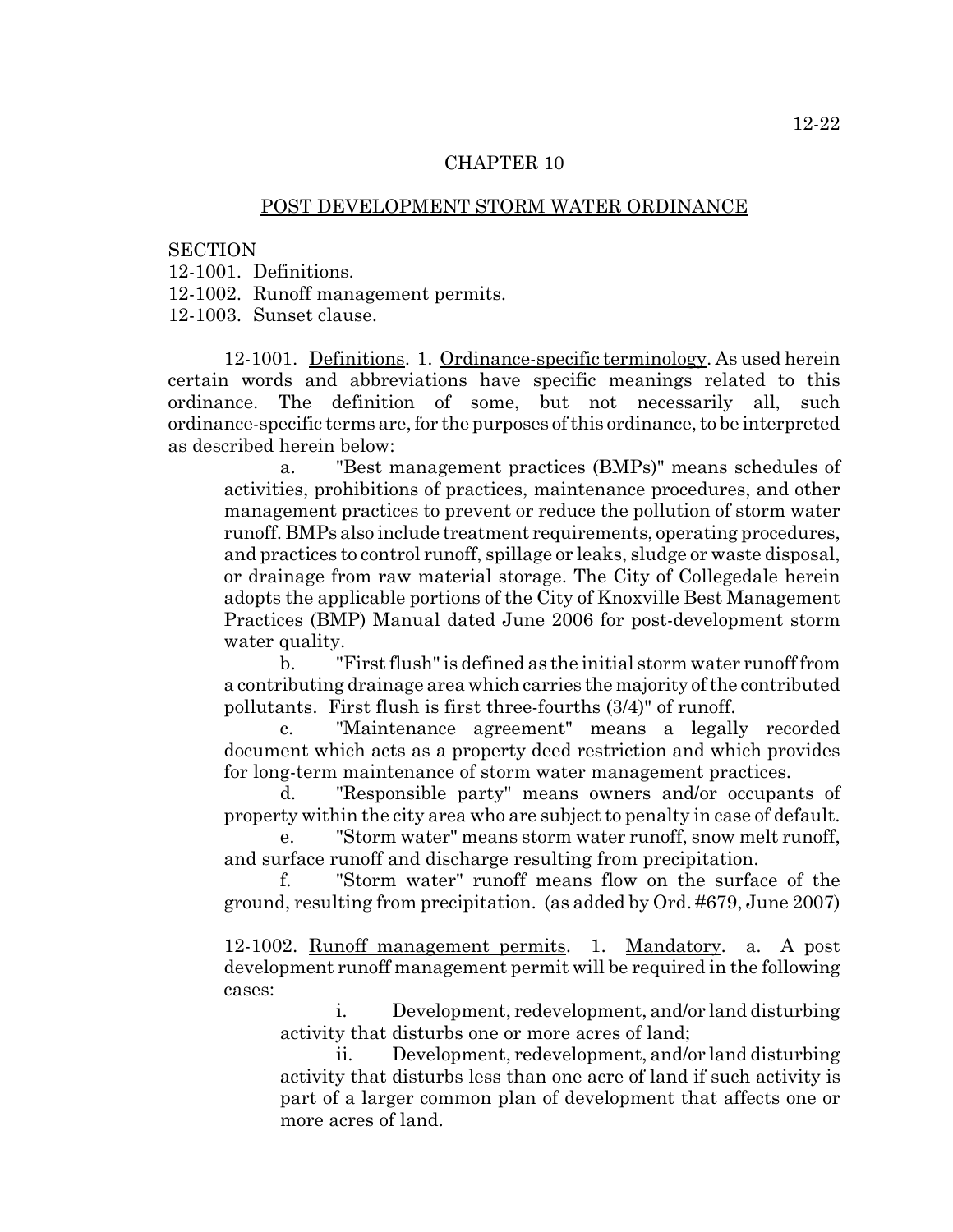2. Runoff management. Site requirements shall include the following items:

a. Record drawings;

b. Implementation of landscaping and stabilization requirements;

c. Inspection of runoff management facilities;

d. Maintenance of records of installation and maintenance activities; and

e. Identification of person responsible for operation of maintenance of runoff management facilities.

3. Application requirements:

a. Unless specifically excluded by this ordinance, any landowner or operator desiring a post development runoff management permit for a development, redevelopment, and/or land disturbance activity shall submit a permit application on a form provided by the city.

b. A permit application must be accompanied by:

i. Storm water management plan which addresses specific items as described in the BMP manual;

ii. Maintenance agreement for any pollution control facilities included in the plan; and

iii. Nonrefundable post development runoff management permit fee of one hundred dollars (\$100.00).

4. Building permit. No building permit shall be issued by the city until a post development runoff management permit, where the same is required by this ordinance, has been obtained.

5. General performance criteria for post development runoff management. All sites are required to satisfy the following criteria as specified in the BMP manual:

a. Through the selection, design, and maintenance of permanent BMPs, provide pollution control for sources of contaminants and pollutants that could enter storm water.

b. Protect the downstream water environment from degradation.

c. Implement additional performance criteria or utilize certain post development storm water management practices to enhance storm water discharges to critical areas with sensitive resources (e.g., cold water fisheries, shellfish beds, swimming beaches, recharge areas, water supply reservoirs).

d. Implement specific post development storm water treatment practices (STP) and pollution prevention practices for storm water discharges from land uses or activities with higher-than-typical potential pollutant loadings, known as "hot spots."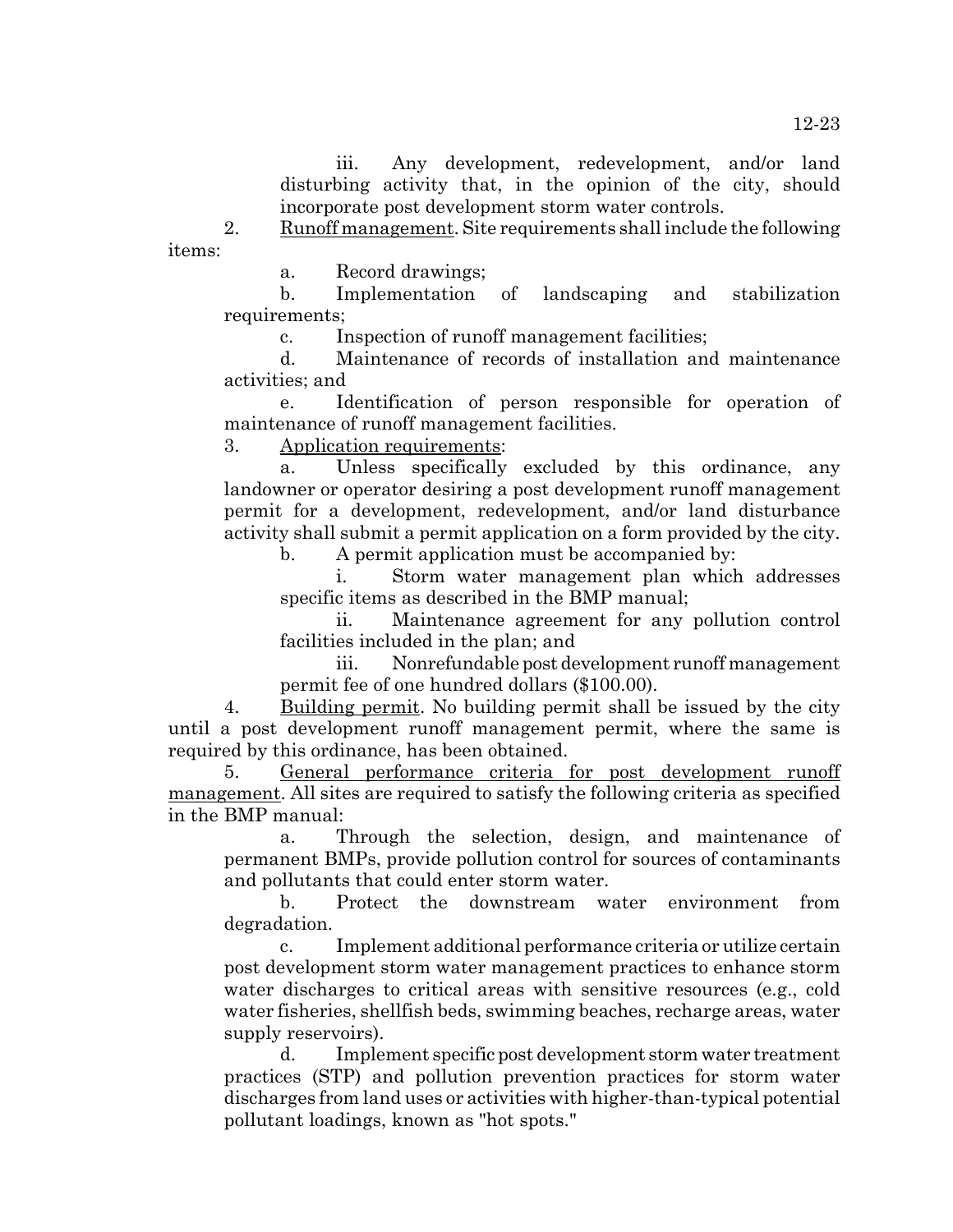6. Review and approval of application. a. The city staff will review each application for a post development runoff management permit to determine its conformance with the provisions of this ordinance. The city staff shall complete the review of an application within thirty (30) calendar days of its submission. Should an application be rejected, an additional thirty (30) calendar days will be allowed for staff review of each subsequent submission of a revised application. If the city staff fails to act within the time limit established hereinbefore, an application shall he presumed to be approved by default.

b. No development shall commence until the post development runoff management permit has been approved by the city staff or until the time limit allowed for review has expired.

7. Failure to conform with approved plan. City inspector shall not authorize issuance of a "certificate of occupancy" until runoff management measures complying with an approved plan are fully operational. (as added by Ord. #679, June 2007)

12-1003. Sunset clause. After December 31, 2007 this ordinance shall no longer take effect, and shall be deleted in its entirety. (as added by Ord. #679, June 2007)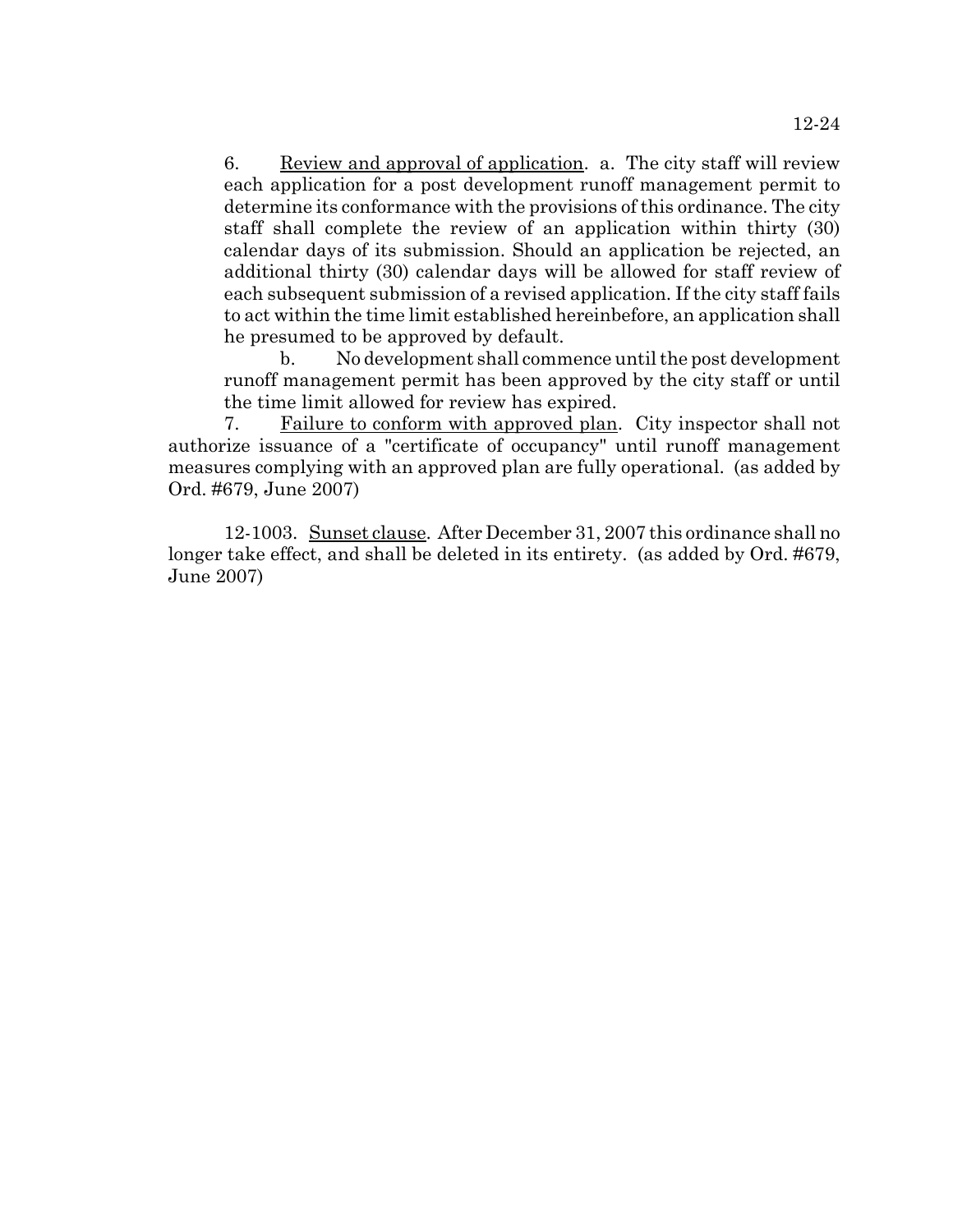## RESIDENTIAL CODE

**SECTION** 

12-1101. Residential code adopted.

12-1102. Modifications.

12-1103. Available in recorder's office.

12-1104. Violations.

12-1101. Residential code adopted. Pursuant to authority granted by Tennessee Code Annotated, §§ 6-54-501 through 6-54-506, and for the purpose of securing the public safety, health, and general welfare through structural strength, stability, sanitation, adequate light, and ventilation in new dwellings, apartment houses, rooming houses, and buildings, structures, or premises used as such, the International Residential Code,<sup>1</sup> 2018 edition with appendices A, B, C, E, H, J and M as prepared and adopted by the International Code Council, Inc., and amended as follows:

(1) Section R101.1 Insert "City of Collegedale Tennessee" in "Name of Jurisdiction"

(2) Table R301.2(1) adding the following Snow Load "10#", Wind Speed "115", Seismic "C", Weathering "Severe", Frost Line Depth, "12", Termite "Moderate to Heavy", Winter Design Temperature "20°F", Ice Barrier Required, "No", +Flood Hazards, See FIRM, Air Freezing Index, "1500 or Less", and Mean Annual Temperature "59.4°F"

(3) Section R314.6, Power Source, relating to Smoke Alarms, is amended to create Exception 3 that shall read:

Exception 3. Interconnection and hard-wiring of smoke alarms in existing areas shall not be required where alterations or repairs do not result in the removal or interior walls or ceiling finishes exposing the structure.

(4) Section R-313 Automatic Fire Sprinkler Systems is deleted in its entirety.

(5) R Chapter 11 entitled Energy Efficiency of the 2018 International Residential Code is deleted in its entirety. (as added by Ord. #757, Sept. 2010, and amended by Ord. #890, Nov. 2012, and Ord. #1087, Dec. 2020 *Ch8\_07-19-21*)

12-1102. Modifications. (1) Definitions. Wherever the residential code refers to the "building official" it shall mean the person appointed or designated by the board of mayor and commissioners to administer and enforce the

<sup>1</sup> Copies of this code (and any amendments) may be purchased from the International Code Council, 900 Montclair Road, Birmingham, Alabama 35213.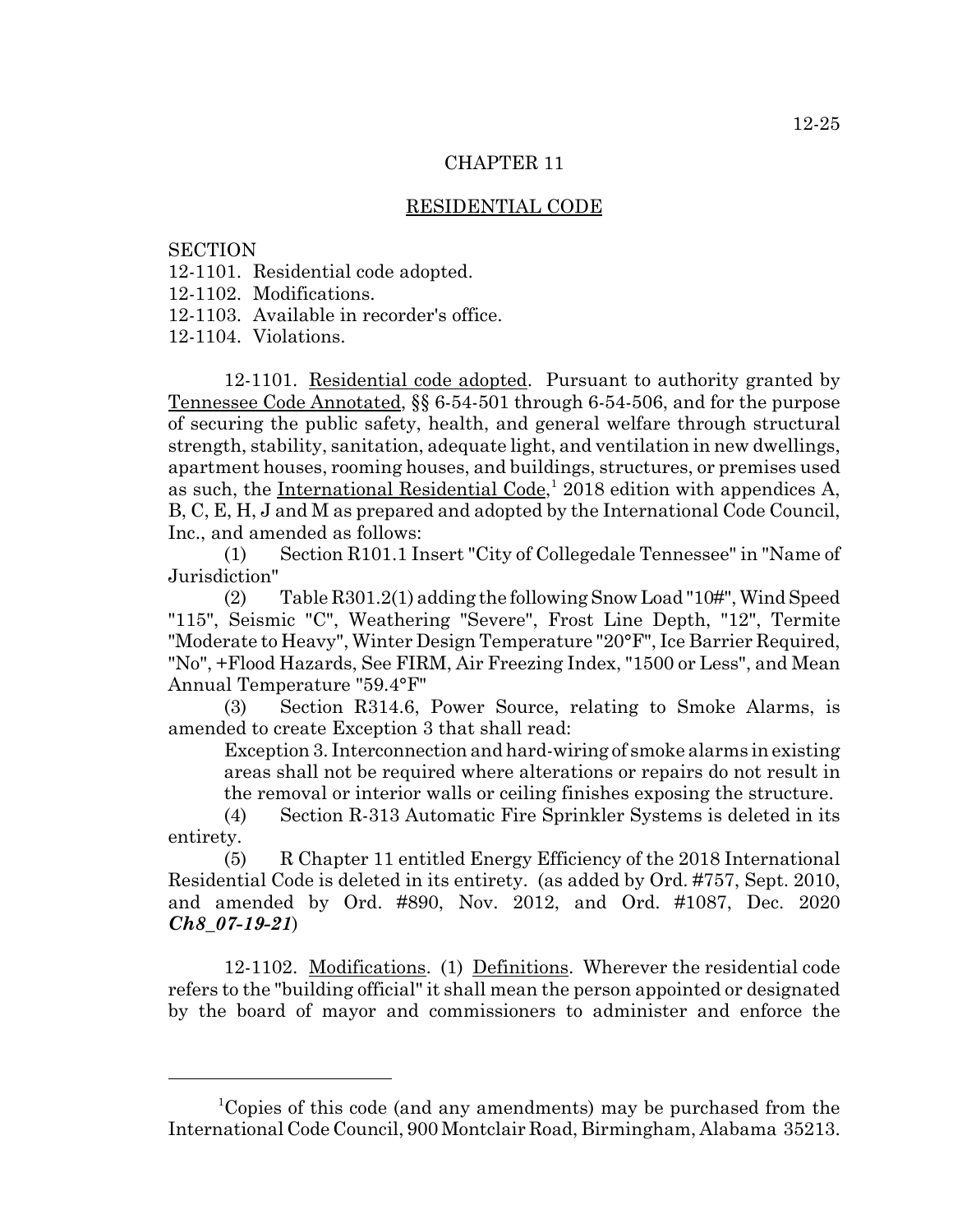provisions of the residential code. Wherever the "chief appointing authority" is referred to it shall mean the city manager.

(2) Section 106 of the residential code is amended by deleting from that section, and all subsections thereto, the words "board of appeals" wherever they appear and substituting the words "zoning board of appeals" in each instance.

(3) Penalty clause deleted. Section R113.4 of the residential code is deleted. (as added by Ord. #757, Sept. 2010)

12-1103. Available in recorder's office. Pursuant to the requirements of Tennessee Code Annotated, § 6-54-502, one (1) copy of the residential code has been placed on file in the recorder's office and shall be kept there for the use and inspection of the public. (as added by Ord. #757, Sept. 2010)

12-1104. Violations. It shall be unlawful for any person to violate or fail to comply with any provision of the residential code as herein adopted by reference and modified. (as added by Ord. #757, Sept. 2010)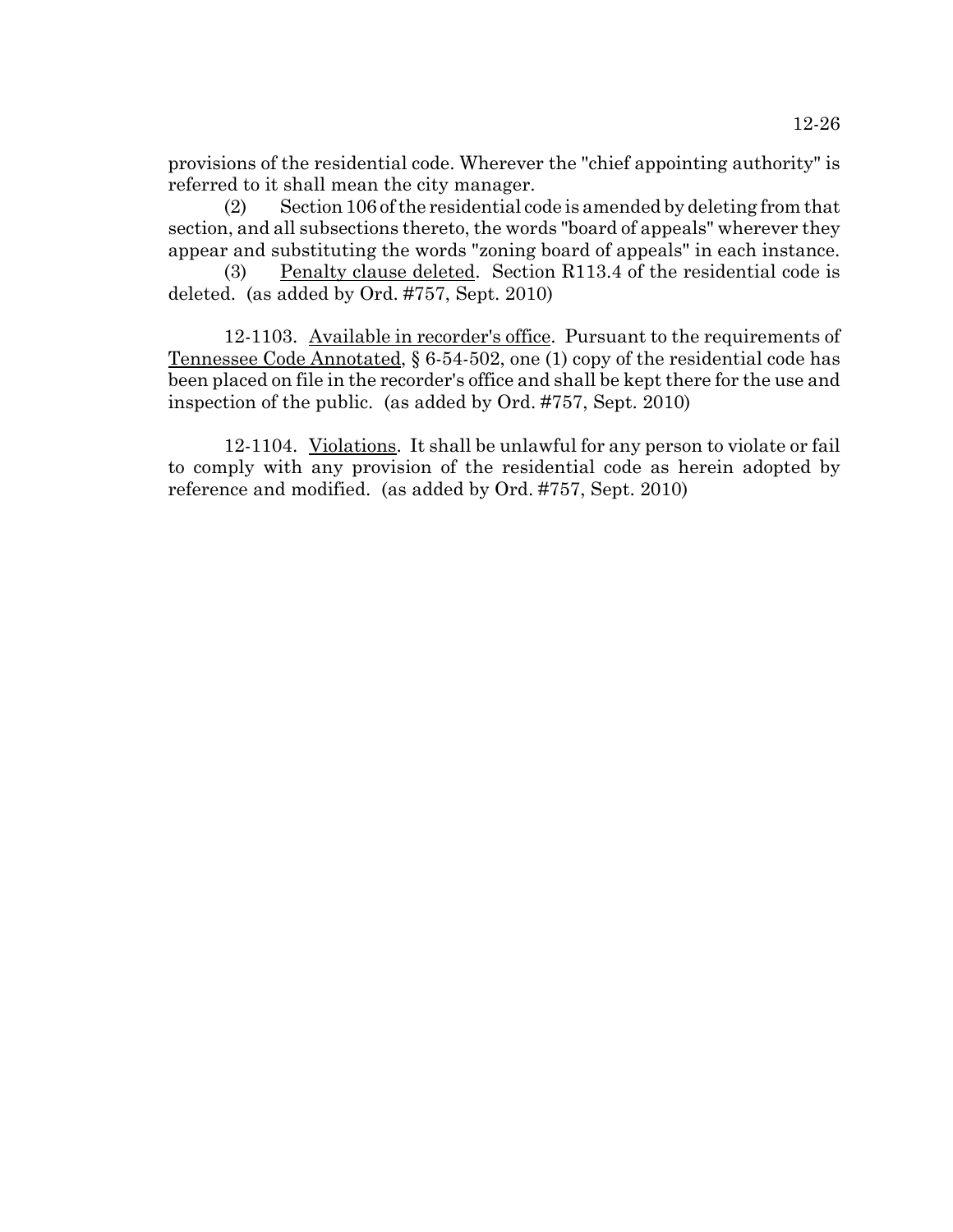## ENERGY CONSERVATION CODE

**SECTION** 

- 12-1201. Energy conservation code adopted.
- 12-1202. Available in recorder's office.

12-1203. Violations.

12-1201. Energy conservation code adopted. Pursuant to authority granted by Tennessee Code Annotated, §§ 6-54-501 through 6-54-506, and for the purpose of securing the public safety, health, and general welfare through energy efficiency and conservation, the International Energy Conservation Code,<sup>1</sup> 2018 edition, as prepared and adopted by the International Code Council, Inc. is hereby adopted and incorporated by reference as a part of this code and is hereinafter referred to as the energy conservation code. (as added by Ord. #757, Sept. 2010, as amended by Ord. #890, Nov. 2012, replaced by Ord. #1059, Aug. 2018 *Ch7\_11-4-19*, and amended by Ord. #1087, Dec. 2020 *Ch8\_07-19-21*)

12-1202. Available in recorder's office. Pursuant to the requirements of Tennessee Code Annotated, § 6-54-502, one (1) copy of the energy conservation code has been placed on file in the recorder's office and shall be kept there for the use and inspection of the public. (as added by Ord. #757, Sept. 2010)

12-1203. Violations. It shall be unlawful for any person to violate or fail to comply with any provision of the energy conservation code as herein adopted by reference. (as added by Ord. #757, Sept. 2010)

<sup>1</sup> Copies of this code (and any amendments) are available from the International Code Council, 900 Montclair Road, Birmingham, Alabama 35213.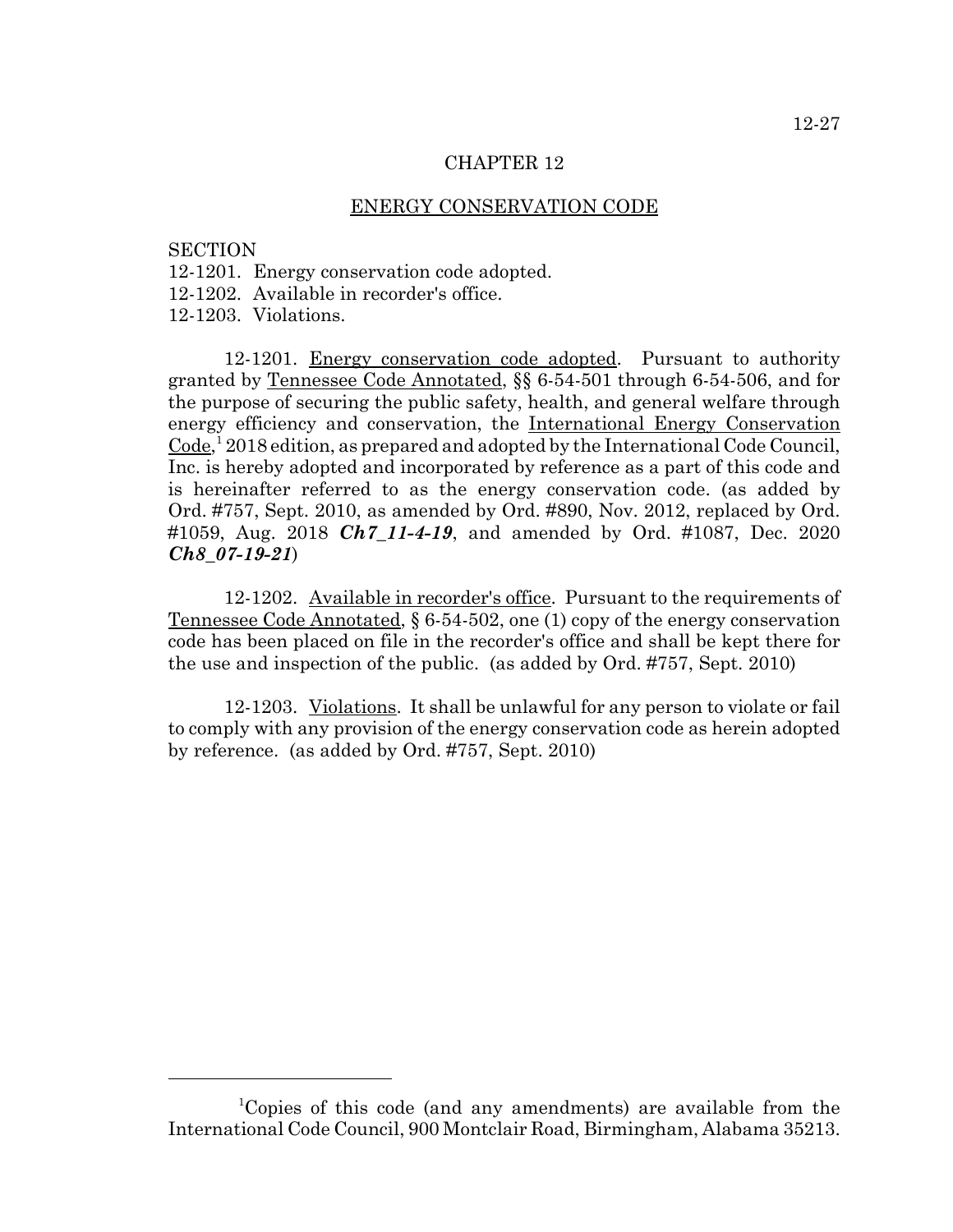## BOARD OF CONSTRUCTION APPEALS

#### **SECTION**

- 12-1301. Board of building construction appeals established; appointment of members.
- 12-1302. Composition of board.
- 12-1303. Appointment; terms.
- 12-1304. Appeals.
- 12-1305. Unsafe conditions.
- 12-1306. Decisions.
- 12-1307. Action.
- 12-1308. Rules of procedure.
- 12-1309. Quorum.
- 12-1310. Secretary of board.
- 12-1311. Decisions are final.
- 12-1312. Fees.

12-1301. Board of building construction appeals established: appointment of members. There is hereby created and established a board to be called the board of building construction appeals which shall consist of three (3) voting members from the City of Collegedale Planning Commission which shall be appointed by the mayor and subject to approval by a majority vote of the Board of Commissioners for the City of Collegedale per the requirements established in this chapter. (as added by Ord. #1090, Feb 2021 *Ch8\_07-19-21*)

12-1302. Composition of board. The board of building construction appeals shall be composed of the following:

- (1) One (1) member a State of Tennessee licensed engineer.
- (2) One (1) member at large from the building industry.
- (3) One (1) member at large from the public.

All board members shall be residents of Hamilton County at the time of their appointment and during their term on the board. At the first meeting of the board after the appointment of members of the board created by this chapter, they shall meet and organize electing one (1) of their members to be chairman of the board and one (1) member to be vice chairman. (as added by Ord. #1090, Feb 2021 *Ch8\_07-19-21*)

12-1303. Appointment; terms. The members shall be nominated by the mayor, subject to city commission confirmation, for terms of four (4) years each. Vacancies shall be filled for a term in the manner in which original appointments are made. Continued absence of any member from regular meetings of the board shall, at the discretion of the mayor, render such member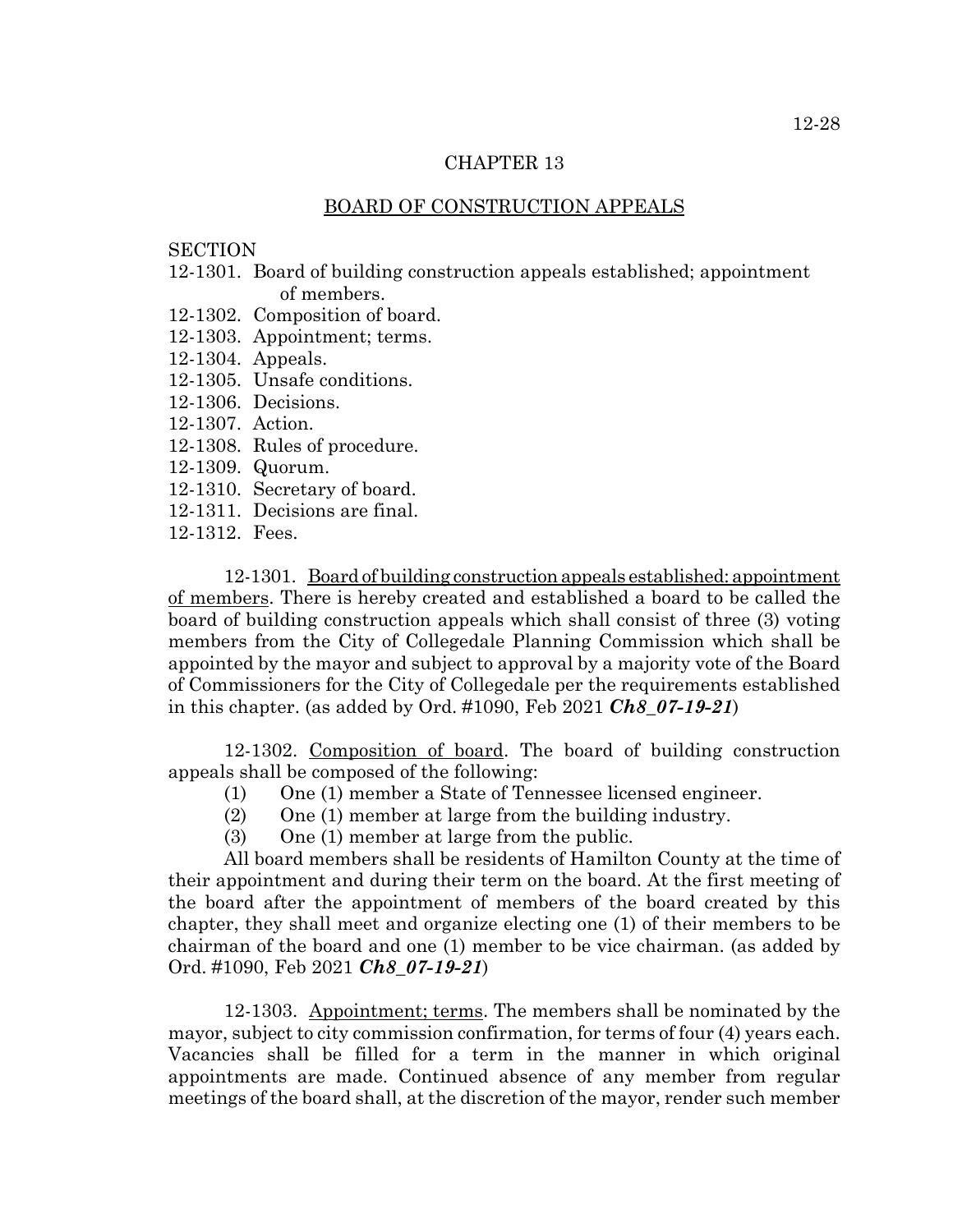# subject to immediate removal from the board. (as added by Ord. #1090, Feb 2021 *Ch8\_07-19-21*)

12-1304. Appeals. (1) The owner of a building, structure or service system, or his /her duly authorized agent, may appeal a decision of the building and codes director or his designee to the building construction appeals board whenever any one (1) of the following conditions are claimed to exist:

(a) The building and codes director rejected or refused to approve the mode or manner of construction proposed to be followed or materials to be used in the installation or alteration of a structure or service system;

(b) When it is claimed that the provisions of the code (including revisions and new additions thereto) do not apply;

(c) That any equally good or more desirable form of installation can be employed in any specific case; or

(d) When it is claimed that the true intent and meaning of the code or any of the regulations thereunder have been misconstrued or wrongly interpreted.

(2) Notice of appeal shall be in writing and filed within thirty  $(30)$  days after the decision is rendered by the building and codes director or his designee. An appeal shall be on forms provided by the building and codes director. (as added by Ord. #1090, Feb 2021 *Ch8\_07-19-21*)

12-1305. Unsafe conditions. In case of a construction project which, in the opinion of the building and codes director, is unsafe, unhealthy, or otherwise creates an issue requiring expedited action in order to foster the public welfare, the building and codes director may limit the time for an appeal to a shorter period. If the director limits the time for appeal, they must put their specific reasons in writing and provide a copy to the property owner. (as added by Ord. #1090, Feb 2021 *Ch8\_07-19-21*)

12-1306. Decisions. The board of building construction appeals, when appealed to and after a public hearing, may interpret the application of any provision of the city's adopted codes to any particular case when in the board's opinion, the enforcement thereof would cause undue hardship, would be contrary to the spirit and purpose of the adopted code or public interest, or when in the board's opinion the interpretation of the building and codes director should be modified or reversed. (as added by Ord. #1090, Feb 2021 *Ch8\_07-19-21*)

12-1307. Action. The board shall consider an appeal within forty-five (45) days of its filing and shall reach a decision within thirty (30) days after the initial consideration of the appeal, unless the applicant requests or consents to additional time. Each decision of the board shall also include the basis for its decision, which shall be reduced to writing and signed by the chairman. If a